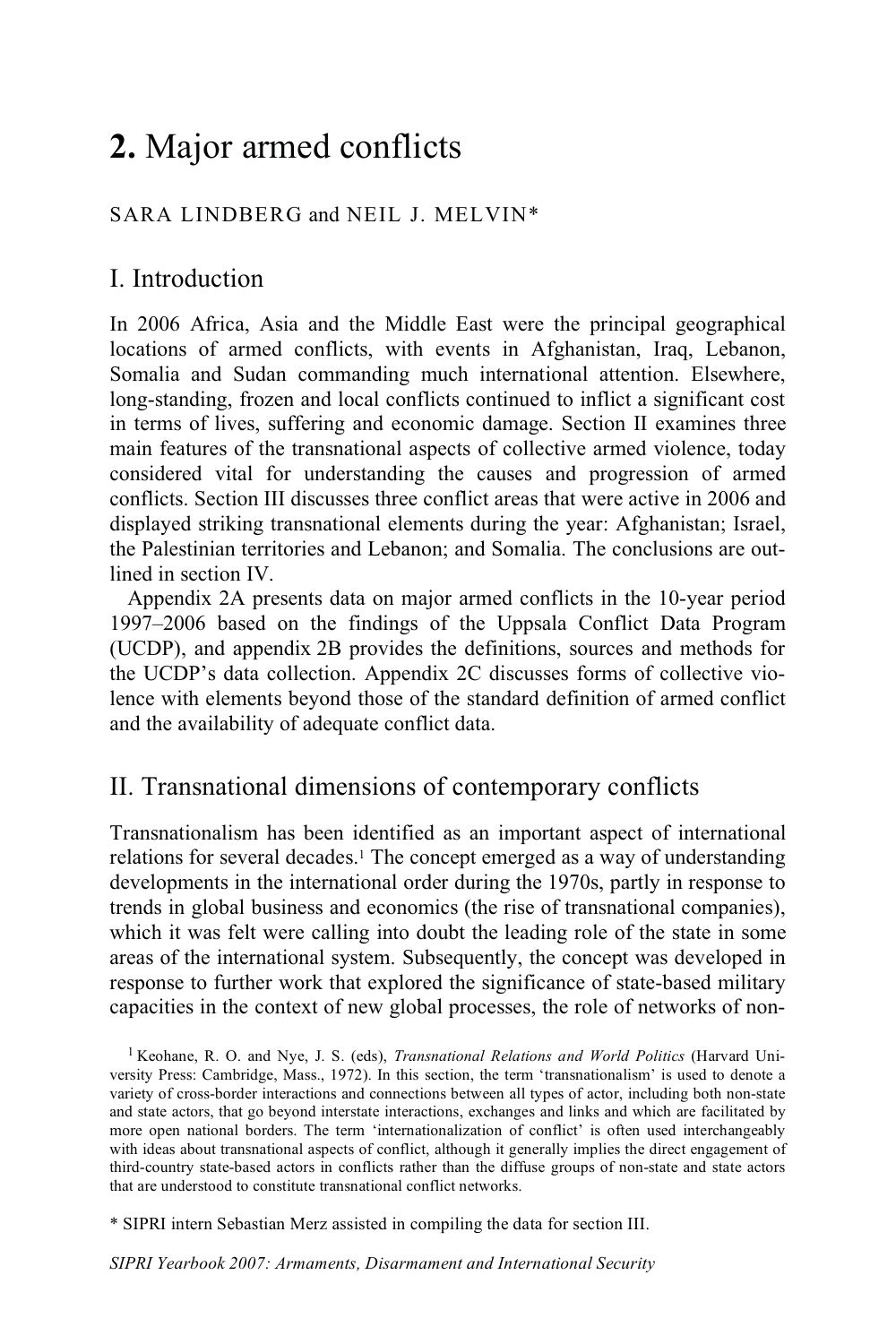state actors, the significance of diplomacy, multilateral institutions and ideas for effecting and limiting the power of the state in international relations.

Currently, the concept of transnationalism covers a broad range of phenomena and is based on a recognition that a set of interrelated developments modern telecommunications and travel, multinational companies, global financial and commodities markets, increased levels and changed forms of population movement, and a reduced utility of state-based military forces—have posed significant challenges both to the primacy of states as international actors and to the concept of sovereignty. Collectively, such changes suggest that the nation-state model, which has provided the foundation of the modern international system, is being superseded by other types of governance and loyalty, frequently based on transnational affiliations.

Transnationalism has recently become a more important factor in the analysis of conflict as researchers have sought to supplement or supplant statecentric understandings of armed violence and its causes. The move to identify transnational aspects of conflict has further been linked to globalization and the growing role of non-state actors in collective violence.2 In this way, transnationalism has provided explanations for and definitions of conflict that link local incidents of violence to broader social, political and economic developments in the world order<sup>3</sup>

The evolution of thinking on the nature of transnationalism has also been accompanied by shifts in understandings of the appropriate policy response to the threats associated with transnational forces. Thus, the focus that emerged during the 1970s on strengthening multilateral institutions to manage global economic actors has been supplanted by a concern with building strong states. 'Failed' or 'failing' states have come to be viewed as not only creating problems for the populations in those states but also potentially posing threats to the international community as havens for transnational terrorist and criminal groups and as transit points for human trafficking and illegal migration.

The view that states are an inadequate frame of reference for analysing conflict causes and dynamics has been supported by research that begins from the observation that states and societies in particular regions are often linked together by networks of external relationships that play an important role in determining the prospects for peace or conflict.4 This approach has been linked to notions of 'conflict diffusion' and 'contagion' and to research on the agents and relationships that foster the spread of intra-state conflict across state borders. Transnational 'conflict networks' consisting of a variety of social, economic and political connections, as well as state-based and non-

<sup>2</sup> Al-Rodhan, N. R. F., *The Geopolitical and Geosecurity Implications of Globalization* (Slatkine:

<sup>&</sup>lt;sup>3</sup> Duffield, M., *Global Governance and the New Wars: The Merging of Development and Security* (Zed Books: London, 2001); Robinson, W. I., *Transnational Conflicts: Central America, Social Change, and Globalization* (Verso: London, 2003); and Nordstrom, C., *Shadows of War: Violence, Power, and International Profiteering in the Twenty-First Century* (University of California Press: Berkeley, Calif.,

<sup>&</sup>lt;sup>4</sup> See appendix 2C; and Gleditsch, K. S., *All International Politics is Local: The Diffusion of Conflict, Integration, and Democratization* (University of Michigan Press: Ann Arbor, Mich., 2002).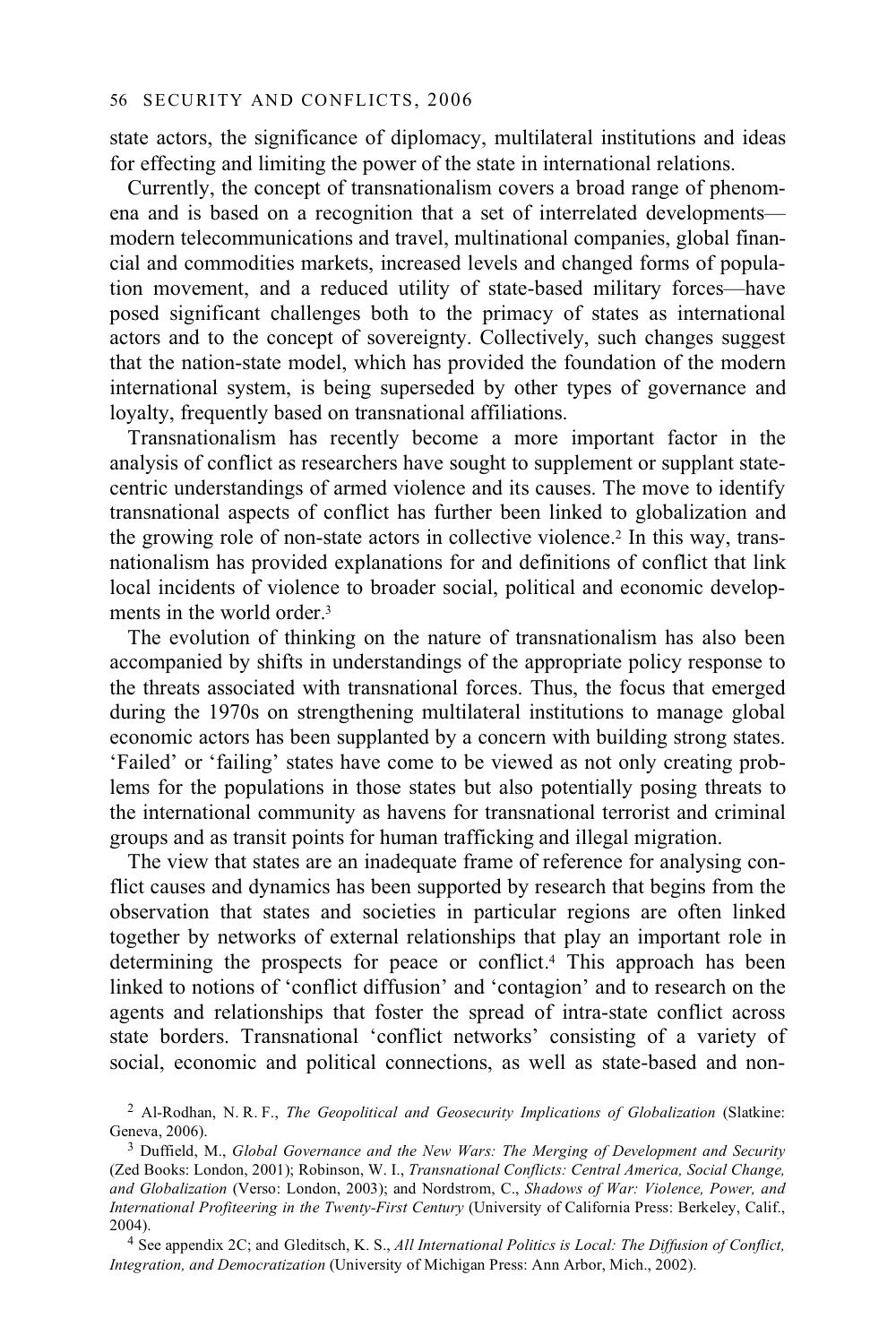state actors organized in relationships that reach far beyond the location of an intra-state conflict, have been identified as playing vital roles.5

The growing transnational character of global developments not only challenges states to develop responses through their own (global, multilateral and regional) cooperative groupings<sup> $6$ </sup> but also opens up a way to address conflicts through transnational civil society organizations and movements.7 These organizations range from the more traditional humanitarian actors, such as Oxfam and Médecins Sans Frontières, to non-governmental organizations that are ready to take on new generic functions, such as conflict mediation and post-conflict election monitoring.

Agreement is lacking on the exact nature of transnationalism and its overall importance for conflict. At the heart of the current debate is the issue of how much significance should be attached to the state in the context of transnational forces. Despite the relative decline of the state and the rise of nonstate actors, some authors have recognized that states can also play important roles in transnational networks that include non-state actors.<sup>8</sup> The issue of the transnational challenge to state capacities and roles in conflict, notably the state monopoly on the use of violence, has been prominent in recent debates such as those on the shift in the character of armed conflicts from inter- to intra-state,<sup>9</sup> the importance of violent non-state actors, and the political significance of the aspects and forms of the privatization of security.<sup>10</sup>

An early effort by the US Department of Defense to identify transnational security threats noted as key factors terrorists, members of criminal groups, insurgents and opposing factions in civil wars that conduct operations outside their country of origin.11 More recently, refugees and diaspora groups, militant Islamist networks and terrorism, legal and illegal economic networks, and

 $6$  On new challenges for and developments in interstate regional security groups see Bailes, A. J. K. and Cottey, A., 'Regional security cooperation in the early 21st century', *SIPRI Yearbook 2006: Armaments, Disarmament and International Security* (Oxford University Press: Oxford, 2006), pp. 195–23; and chapter 4 in this volume. The roles of regional groups in modern-day peacekeeping are addressed in chapter 3 in this volume. 7 Kaldor, M., *Global Civil Society: An Answer to War* (Polity: Cambridge, 2003), especially chap-

ters 1, 5 and 6; and Tarrow, S., *The New Transnational Activism* (Cambridge University Press: Cambridge, 2005). 8 Hveem, H., 'Explaining the regional phenomenon in an era of globalization', eds R. Stubbs and

G. R. D. Underhill, *Political Economy and the Changing Global Order*, 2nd edn (Oxford University Press: Oxford, 2000), pp. 70–81; and Risse-Kappen, T., 'Structures of governance and transnational relations: what have we learned?', ed. T. Risse-Kappen, *Bringing Transnational Relations Back In: Non-State Actors, Domestic Structures and International Institutions* (Cambridge University Press: Cam-

 $9$  See also appendices 2A and 2C.

10 See e.g. Bailes, A. J. K. and Frommelt, I. (eds), SIPRI, *Business and Security: Public–Private Sector Relationships in a New Security Environment* (Oxford University Press: Oxford, 2004); and Holmqvist, C., *Private Security Companies: The Case for Regulation*, SIPRI Policy Paper no. 9 (SIPRI:

<sup>11</sup> US Secretary of Defense, *Proliferation: Threat and Response* (US Government Printing Office: Washington, DC, 1996).

 $<sup>5</sup>$  Juma, L., 'The war in Congo: transnational conflict networks and the failure of internationalism',</sup> *Gonzaga Journal of International Law*, vol. 10, no. 2 (fall 2006), URL <http://www.gonzagajil.org/ content/view/158/>, pp. 97-163.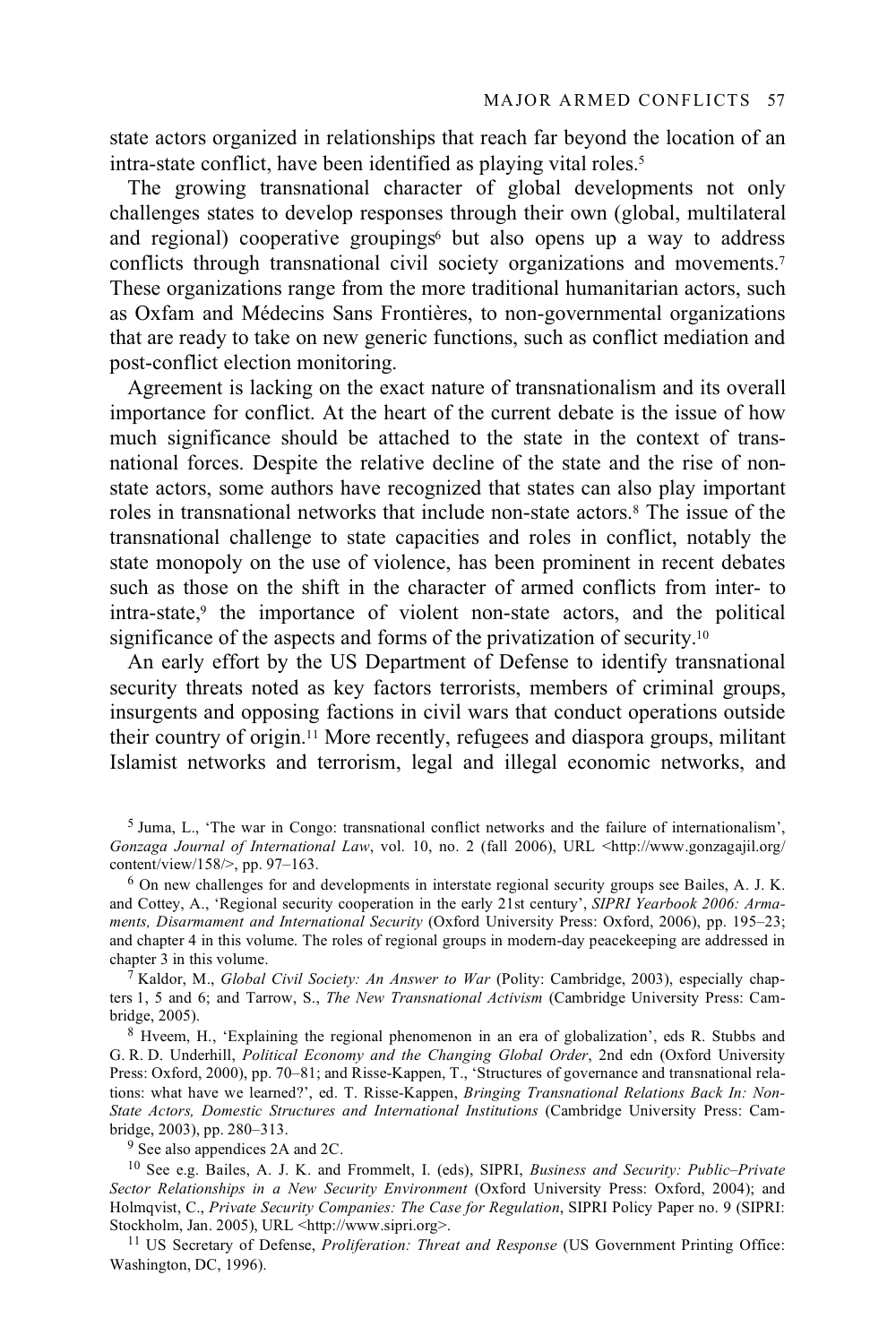crime have been highlighted as playing prominent roles in conflicts.12 Research has also drawn attention to the important role that transnational networks can play in peace-building and post-conflict reconstruction.<sup>13</sup>

### **Population displacement and diasporas**

Previously, migration was predominantly a directed movement with specific points of departure and arrival. Today, however, more and more migrants have strong ties to more than one home country, blurring the coincidence of political, economic and geographic space.

Population movement as a result of conflict may be one of the key factors in conflict diffusion. Not only do refugees and displaced populations themselves suffer but they may also increase the risk of subsequent conflict in host and origin countries. For example, refugees may extend rebel networks to neighbouring countries. Although the vast majority of refugees do not engage in violence directly, refugee flows may facilitate the transnational spread of conflict-oriented ideologies, combatants and weapons, alter the ethnic composition of states and exacerbate the competition over resources.14

Diaspora and exile groups may play an important but sometimes also controversial role in conflicts and in political unrest in their countries of origin. This is by no means a new phenomenon, but the multiplication of diaspora communities playing such roles (especially since the end of the cold war), the prevalence of intra-state as opposed to interstate conflicts and the enhanced possibilities for transnational communication, mobilization and action have all led to a greater interest in examining this issue.15

Finally, conflict-generated diasporas—populations scattered to multiple locations as a result of violence—can play key roles in conflicts. A variety of types of role have been identified, including economic (providing funds for militant organizations, notably in Somalia) and political (lobbying) support.16 Financial remittances from exile communities have been identified as of crucial importance for conflict economies—sometimes as the single most important source of income and means of survival for local populations. Other

<sup>15</sup> See e.g. Diaspora, Development and Conflict, a research project conducted by the Danish Institute for International Studies (DIIS), on the DIIS website at URL <http://www.diis.dk/sw8952.asp>. <sup>16</sup> Østergaard-Nielsen, E., *Diasporas and Conflict Resolution: Part of the Problem or Part of the* 

<sup>&</sup>lt;sup>12</sup> 'Transnationalism and conflict', *Internationale Politik*, vol. 7, no. 2 (spring 2006), pp. 8–48. <sup>13</sup> A particular focus of work has been on the role of civil society—see e.g. Batliwala, S. and Brown,

L. D. (eds), *Transnational Civil Society: An Introduction* (Kumarian Press: Bloomfield, Conn. 2006), especially chapters 9, 10 and 11—and of disapora communities—see e.g. Kent, G., 'Organised diaspora networks and homeland peacebuilding: the Bosnian world diaspora network as a potential development actor', Conflict, Development and Security, vol. 6, no. 3 (Oct. 2006), pp. 449–69.

<sup>&</sup>lt;sup>14</sup> Salehyan I. and Gleditsch, K. S., 'Refugees and the spread of civil war', *International Organization*, vol. 60 (2006), pp. 335–66.

*Solution?*, DIIS Brief (Danish Institute for International Studies (DIIS): Copenhagen, Mar. 2006), pp. 5–7; von Hippel, K., *Counter Radicalization Development Assistance*, DIIS Working Paper no. 9 (DIIS: Copenhagen, Jan. 2006), URL <http://www.diis.dk/ sw19085.asp>; and Weiss Fagen, P. and Bump, M. N., *Remittances in Conflict and Crises: How Remittances Sustain Livelihoods in War, Crises and Transitions to Peace*, International Peace Academy Policy Paper (International Peace Academy: New York, N.Y., Feb. 2006).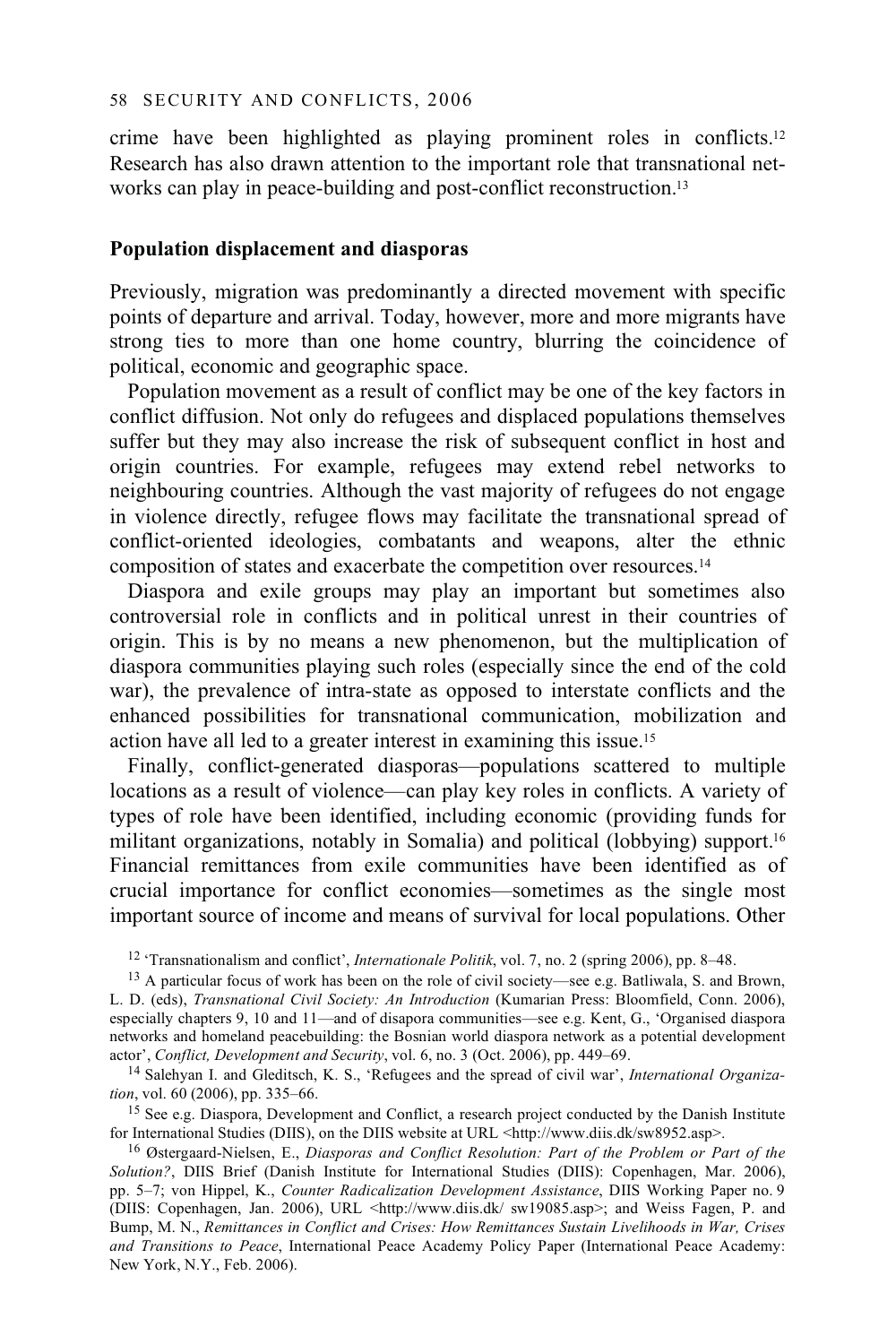recent examples include Sri Lanka and Kashmir, with populations scattered across the world but whose identity is tied to a symbolically important territory and who aspire to return to that territory. Diaspora communities often promote idealized visions of the homeland as part of their efforts to retain a distinctive cultural identity and may thereby foster radical nationalist sentiments or provide practical help to groups that are involved in conflict over territory. It has been suggested that diasporas can even prolong conflicts since they tend to be less willing to compromise:17 the conflicts in the Balkans, for example, have been affected by the actions of diaspora communities that support radical nationalist forces by providing funds and often weapons and equipment.18

On the other hand, research has shown that disaporas are less often a source of conflict than was previously thought, reflecting the relative weight of other factors—strategic calculations, economic interests and the difficulty of mobilizing ethnic identities for political aims.19 In fact, there have been efforts to use diasporas in conflict-resolution efforts, notably in the conflict between government forces and the Liberation Tigers of Tamil Eelam in Sri Lanka.20

### **Transnational conflict networks involving states**

During the cold war, countries in both the East and the West supported armed groups outside the Euro-Atlantic region through so-called proxy wars. With the end of the two-bloc system, the leading military powers intervened more directly in conflicts. In recent years, however, the high cost of military interventions—notably the US-led interventions in Afghanistan and Iraq coupled with the difficulty of resolving conflicts between weak states from outside and the political advantages of avoiding any close relations with armed groups have led renewed experimentation by large powers in what could be called proxy situations. In combination, notably with the rise of Islamistinspired groups and networks, this has produced new conflict dynamics.

In 2006, the conflict in Lebanon contained strong elements of transnationalism. Hezbollah, in its confrontation with Israel, was in many respects arrogating the conventional sovereign state's right to make war or peace. Although it was a partner in the Lebanese Government, Hezbollah acted independently from key parts of the Lebanese state. The fact that Hezbollah is

<sup>&</sup>lt;sup>17</sup> Lyons, T., 'Diasporas and homeland conflict', eds M. Kahler and B. F. Walter, *Territoriality and* Conflict in an Era of Globalization (Cambridge University Press: Cambridge, 2006).

<sup>&</sup>lt;sup>18</sup> Sullivan, S., *Be not Afraid, for You Have Sons in America: How a Brooklyn Roofer Helped Lure the US into the Kosovo War* (St. Martin's Press: New York, N.Y., 2004); and Hockenos, P., *Homeland* 

<sup>&</sup>lt;sup>19</sup> King, C. and Melvin, N. J., 'Diaspora politics: ethnic linkages, foreign policy, and security in Eurasia', *International Security*, vol. 24, no. 3 (winter 1999/2000), pp. 108–38.

<sup>&</sup>lt;sup>20</sup> Zunzer, W., *Diaspora Communities and Civil Conflict Transformation*, Berghof Occasional Paper no. 26 (Berghof Research Center for Constructive Conflict Management: Berlin, Sep. 2004); Cheran, R., 'Diaspora circulation and transnationalism as agents for change in post conflict zones of Sri Lanka', Sep. 2003, URL <http://www.berghof-foundation.lk/scripts/DiasporaCirc.pdf>; and Østergaard-Nielsen (note 16).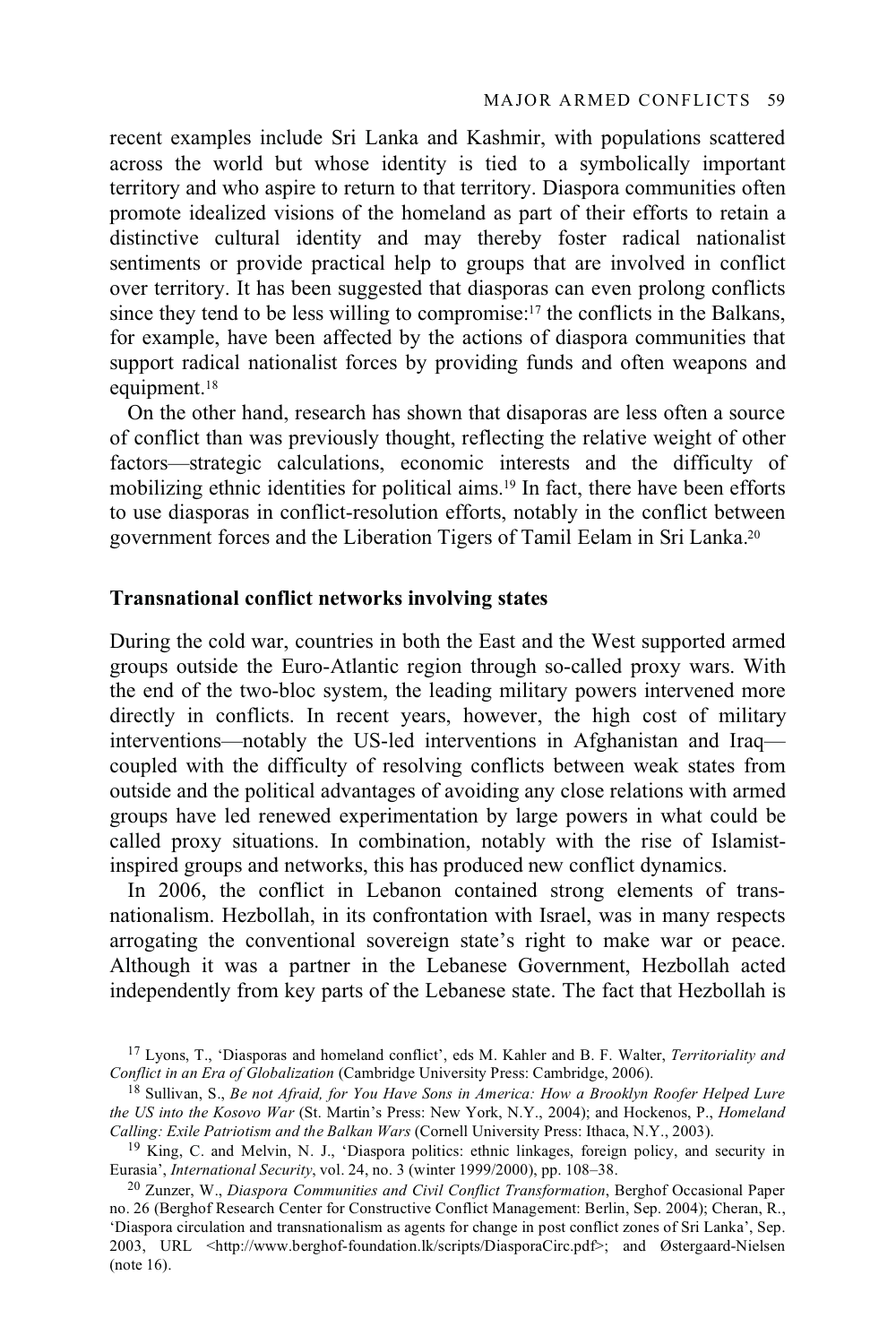widely believed to have received significant financial assistance and armaments from Iran and Syria highlights the way in which transnational linkages are working in the Middle East conflict.21 Later in the year, in the conflict in Somalia, a number of countries in Africa and the Middle East aided armed Islamic militants who were trying to seize control of the country, while the United States and Ethiopia played key roles in supporting armed groups that challenged the Somali Union of Islamic Courts (UIC). This included the provision of support for the weak Transitional Federal Government (TFG), which eventually defeated the UIC. Both these cases illustrate models of cooperation between violent non-state actors and states with some motive for supporting them, with the net effect of undermining the viability, or at least the independence, of state structures in the target area.

#### **International terrorism and crime**

The recent rise in international terrorist threats, especially those associated with violent Islamist groups, has been linked closely with the issue of transnationalism. The creation of Islamist groups such as al-Qaeda, based on extended networks composed of cells of militants, has been seen as a potent challenge to a wide variety of states and societies. In particular, the ability of such groups to operate across great distances—using modern transportation and communications and often relying on dispersed networks based on family, clan or ethnicity—has challenged conventional security approaches and concepts of conflict.22

Islamist groups are regarded as archetypal transnational organizations because their mode of operation often transcends state boundaries and their ideology challenges the notion of the state. Thus, despite the important differences between groups—ranging from the Muslim Brotherhood in Egypt and the Islamic Action Front in Jordan to the militant Hezbollah and Hamas they all criticize the state as artificial, illegitimate and rejected by populations. The declining popular acceptance of governing elites and their failure to protect human rights and guarantee the minimum requirements of a decent life have aided the rise of populist non-state Islamist opposition movements.

In addition to terrorism, transnational criminal networks have also emerged as a key element in conflict analysis and international security, notably in studies of the conflicts in the Balkans.<sup>23</sup> Analysis of the political economy of conflict has highlighted the importance of transnational, often illegal, eco-

<sup>21</sup> Hamzawy, A., 'Arab world: regional conflicts as moments of truth', *Arab Reform Bulletin*, Nov. 2006; Cody, E. and Moore, M., 'The best guerrilla force in the world', *Washington Post*, 14 Aug. 2006; and Integrated Regional Information Network, 'Lebanon: the many hands and faces of Hezbollah', 29 Mar. 2006, URL <http://www.irinnews.org/report.aspx?reportid=26242>. See also chapter 10 in this volume.<br><sup>22</sup> Melvin, N. J., 'Islam, conflict and terrorism', *SIPRI Yearbook 2006* (note 6), pp. 123–38.

<sup>&</sup>lt;sup>23</sup> Berdal, M. and Serrano, M., *Transnational Organized Crime and International Security: Business as Usual?* (Lynne Rienner: Boulder, Colo., 2002); and Gounev, P., 'Stabilizing Macedonia: conflict prevention, development, and organized crime', *Journal of International Affairs*, vol. 57, no. 1 (fall 2003), pp. 229–40.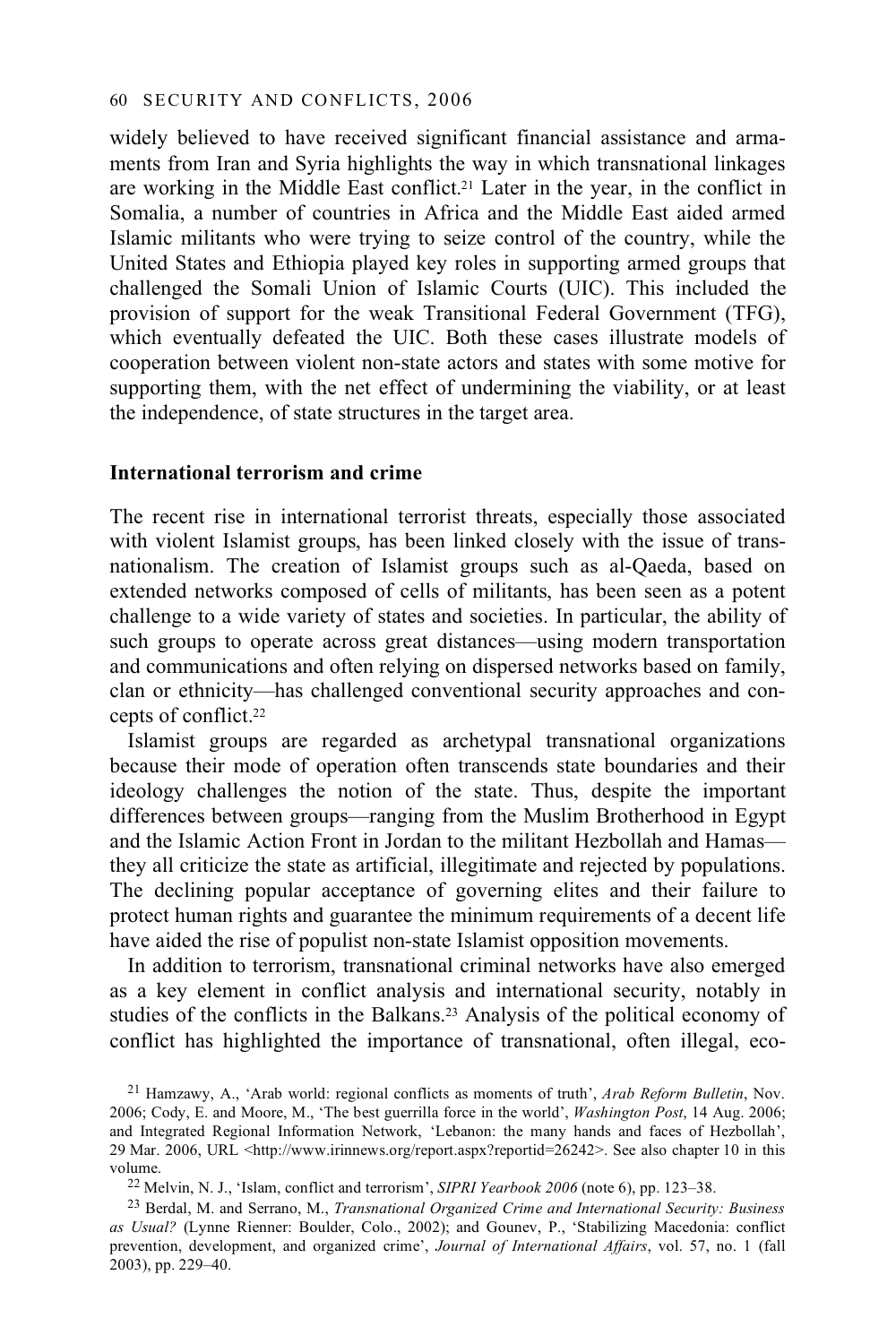nomic networks that connect non-state actors, ranging from organized crime groups to multinational companies. The struggle over natural resources in Africa, perhaps most notably 'conflict diamonds', has been widely viewed as a key element in the durability and complexity of conflicts such as those in Angola, the Democratic Republic of the Congo, Liberia and Sierra Leone.<sup>24</sup> Over the past decade, transnational criminal networks have also received growing attention as a result of their importance within the political economy of conflicts and especially since September 2001 due to connections with terrorist groups.25 At the same time, the strong current focus of the international community on the transnational, even global, character of crime and terrorism may lead to undue attention being paid to the asymmetrical threats they pose to Western societies, when in fact crime and terrorism may have an even greater impact on conflicts in the developing world.

# III. Transnationalism in armed conflicts in 2006

Three geographical locations of conflict that claimed international attention in 2006 most starkly demonstrate some of the transnational dimensions of modern conflict. The Afghanistan and Somalia conflicts and Israel's two-front war in the Palestinian territories and Lebanon were each derived from unique circumstances, yet they all serve to illustrate the limits of a state-centric understanding of the nature and origin of violence as a basis for conflict resolution. In each case, increasingly prominent non-state actors, underpinned by crossborder associations and networks, have filled a void owing to either the weakness or the perceived illegitimacy of the state.

### **Afghanistan**

In 2006 Afghanistan suffered the highest levels of violence since the US-led invasion to oust the Taliban regime in 2001. The Taliban re-emerged from their defeat with an unexpected capacity to mount insurgency operations against the government and foreign security forces, especially in the south of the country. The main transnational element of the conflict was the Taliban's ability to operate from bases in neighbouring Pakistan—an allegation that has been contested by the Pakistani Government but is otherwise generally

<sup>24</sup> Collier, P., 'Natural resources and conflict in Africa', Crimes of War Project, War in Africa, Oct. 2004, URL <http://www.crimesofwar.org/africa-mag/afr\_04\_collier.html>.

<sup>25</sup> Woodward, S. L., *Balkan Tragedy: Chaos and Dissolution after the Cold War* (Brookings Institution Press: Washington, DC, 1995); United Nations, Final Report of the UN Panel of Experts on Violations of Security Council Sanctions against UNITA: The 'Fowler Report', in Letter dated 10 March from the chairman of the Security Council committee established pursuant to Resolution 864 (1993) concerning the situation in Angola addressed to the President of the Security Council, UN document S/2000/203, 10 Mar. 2000, URL <http://www.un.org/News/dh/latest/angolareport\_eng.htm>, annex I; and Sanderson, T. M., 'Transnational terror and organized crime: blurring the lines', *SAIS Review of International Affair*s, vol. 24, no. 1 (winter/spring 2004), pp. 49–61.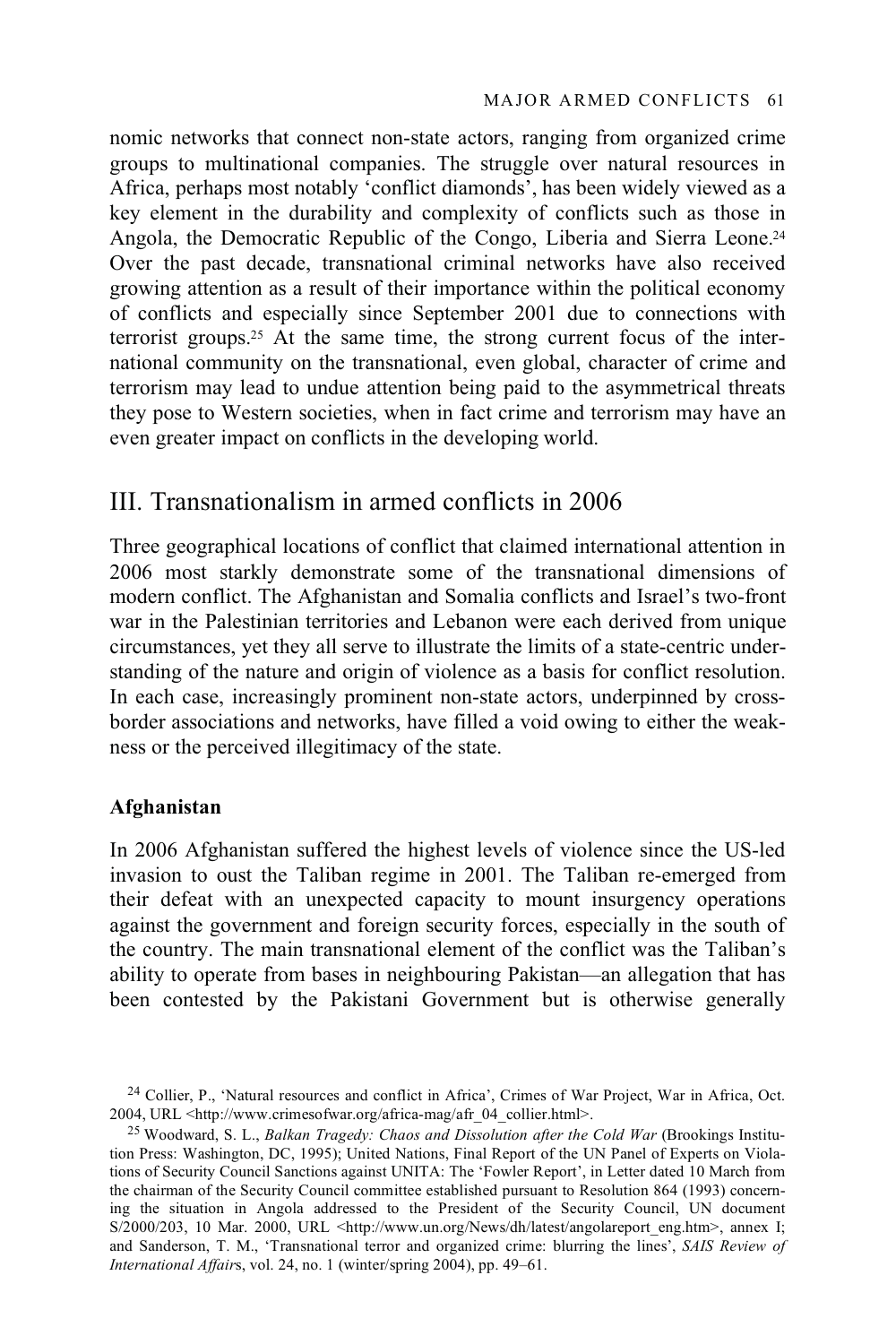accepted as fact—putting them beyond the reach of the coalition security forces.26

Violent acts in Afghanistan reached an unprecedented level in 2006, with the death of nearly 4000 people, a quarter of them civilians.27 The escalation of violence was particularly sharp in the middle of the year as North Atlantic Treaty Organization (NATO) and US military commanders initiated operations to dislodge the Taliban from their strongholds in eastern and southern Afghanistan, mainly in Helmand, Kandahar and Oruzgan provinces. In several areas security problems brought reconstruction and development work to a halt. Concern that a still weak Afghan state would be incapable of containing other transnational militant terrorists remained a powerful motivator for continued international involvement in the country.

At the beginning of 2006, the international London Conference on Afghanistan—an initiative of the Afghan Government, the United Nations and international donors—resulted in the Afghanistan Compact, which built on full implementation of the 2001 Bonn Agreement.28 The Afghan Government presented a five-year development plan to consolidate the state-building process under Afghan ownership, and international donors pledged \$10 billion in reconstruction aid for the coming five years. However, the government's inability to extend its control and enforce order in large parts of the country obstructed efforts to develop democratic institutions. In the areas that it did control, inexperience, nepotism, corruption and lack of resources continued to hamper good governance.<sup>29</sup>

A surge in Taliban operations in the spring of 2006 led to a further deterioration of the security situation and testified to the Taliban's expanded capacity, confidence and resolve. The number of military confrontations and the increased levels of violence were also a manifestation of a strategic shift by the Operation Enduring Freedom (OEF) coalition forces, which were expanding their operations in the south of the country in preparation for handing over operational responsibility to the NATO-led International Security Assistance Force (ISAF).30

The perceived lack of improvement in the lives of many Afghans, especially those caught in the fighting, and the mounting civilian casualties, particularly from NATO air strikes, eroded popular support for the Afghan Government

URL <http://www.fco.gov.uk/Files/kfile/20060130 Afghanistan Compact Final Final,0.doc>.<br><sup>29</sup> International Crisis Group, 'Countering Afghanistan's insurgency: no quick fixes', Asia Report

no. 1223 (2 Nov. 2006).

<sup>&</sup>lt;sup>26</sup> Rubin, B. R., 'Saving Afghanistan', *Foreign Affairs*, vol. 86, no. 1 (Jan./Feb. 2007); and Gall, C., 'Pakistan accused of backing Taliban', *International Herald Tribune*, 21 Jan. 2007.

<sup>&</sup>lt;sup>27</sup> Zabuli, S., 'Afghanistan: NATO mission sees death toll zoom this year', Inter Press Service, 2 Dec. 2006, URL <http://ipsnews.net/print/asp?idnews=35690>. On the conflict in Afghanistan see also appendix 2A.<br><sup>28</sup> The Afghanistan Compact, agreed at the London Conference on Afghanistan, 31 Jan.–1 Feb. 2006,

<sup>&</sup>lt;sup>30</sup> In 2004–2005 the Taliban extended their influence to large parts of southern Afghanistan, owing to the limited presence of international or Afghan security forces. Walsh, D., 'US troops to lead major attack on Taliban', *The Guardian*, 14 June 2006, URL <http://www.guardian.co.uk/afghanistan/story/0,, 1797387,00.html>. For more on ISAF see chapter 3 in this volume.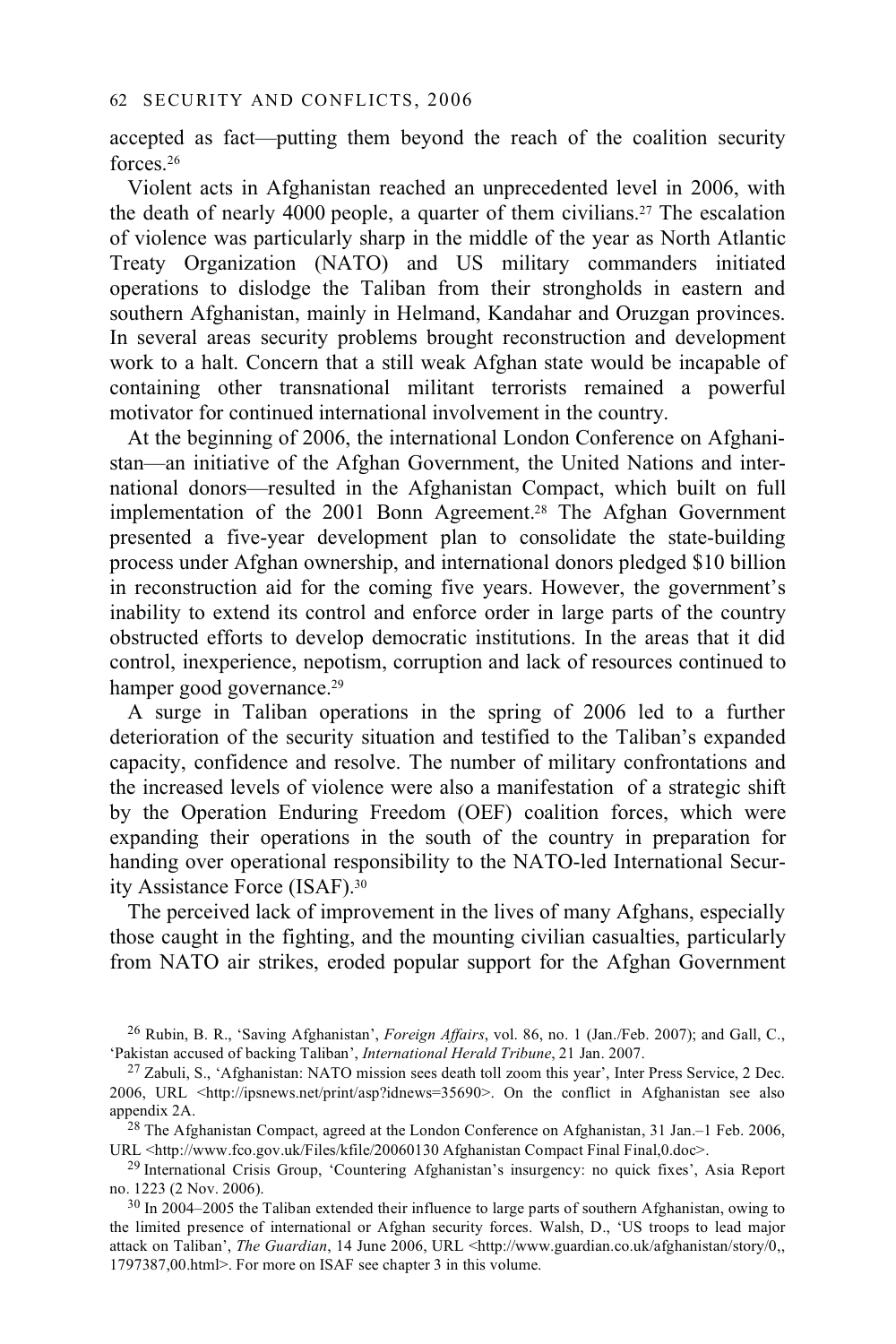and the international military forces.<sup>31</sup> A shift in Taliban tactics could be discerned from the latter half of 2005, when they began to carry out suicide bombings—previously a rare occurrence in Afghanistan—on a regular basis.<sup>32</sup> According to a US military intelligence officer, a total of 139 suicide attacks were carried out in 2006—a substantial increase from the 27 attacks in 2005.<sup>33</sup> There was also a sharp increase in the number of roadside bombings. Both types of assault showed that Afghan insurgents had access to more sophisticated technology and better training. This tactical shift led some observers to note the similarity between the insurgency in Afghanistan and that in Iraq,34 which may reflect the transnational spread of conflict patterns. While the Taliban have claimed to have had 'contacts with the mujahideen in Iraq'35 and some analysts claim that the insurgents' use of tactics and technology is an indication that Iraqi militants participated in training or command, others suggest that tactics have migrated from Iraq either through human contacts or simply by the spread of information through the media.<sup>36</sup>

The United Nations Office on Drugs and Crime (UNODC) estimated that poppy cultivation in Afghanistan would increase by about 59 per cent in 2006, with the \$2.7 billion drug trade amounting to one-third of Afghanistan's gross domestic product.37 Despite a costly, two-year government eradication and crop-substitution programme, efforts to destroy poppy fields often exacerbated an already difficult economic situation for poor farmers and fuelled both general discontent and support for the insurgency.38 Increasingly, links

vol. 4, no. 21 (2 Nov. 2006), URL <http://www.jamestown.org/terrorism/news/article.php?articleid= 2370192>. 33 Associated Press, 'Resurgent Taliban is focus of Gates' visit to Afghanistan', 16 Jan. 2007. In early

Dec. 2006 NATO stated that suicide attacks had claimed the lives of 227 Afghans and 17 foreign troops during the year. 'Afghan suicide attack kills six', BBC News, 6 Dec. 2006, URL <http://news.bbc.co. uk/2/6212450.stm>. 34 Rubin, B. R., *Afghanistan's Uncertain Transition from Turmoil to Normalcy*, Council on Foreign

Relations, Center for Preventive Action, Council Special Report no. 12 (Council on Foreign Relations Press: New York, N.Y., Mar. 2006), URL <http://www.cfr.org/content/publications/attachments/<br>Afghanistan CSR.pdf>, p. 7.

<sup>35</sup> Scheuer, M., 'History overtakes optimism in Afghanistan', *Terrorism Focus*, vol. 3, no. 6 (14 Feb. 2006), URL <http://www.jamestown.org/terrorism/news/article.php?articleid=2369902>.

<sup>36</sup> Karzai, H., 'Afghanistan and the globalisation of terror tactics', *IDSS Commentaries*, 4 Jan. 2006, URL <http://www.studies.agentura.ru/centres/idss/afghantactics.pdf>, pp. 1–2; Rohde, D. and Risen, J., 'CIA review highlights Afghan leader's woes', *New York Times*, 5 Nov. 2006; and Gall, C., 'Attacks in Afghanistan grow more frequent and lethal', *New York Times*, 27 Sep. 2006.

<sup>37</sup> Afghan Ministry of Counter Narcotics, Survey and Monitoring Directorate and United Nations Office on Drugs and Crime (UNODC), Illicit Crop Monitoring Programme, *Afghanistan Opium Survey 2006*, Executive Summary, Sep. 2006, URL <http://www.unodc.org/unodc/crop\_monitoring. html>; and Buddenberg, D. and Byrd, W. A. (eds), UNODC and World Bank, Afghanistan's *Drug Industry: Structure, Functioning, Dynamics, and Implications for Counter-Narcotics Policy* (UNODC: New York,

<sup>38</sup> The UNODC claimed that the increased cultivation in the south could be explained in part by the local strength of the insurgency, leaving considerable areas outside government control. Buddenberg and

 $31$  'A survey of the Afghan people: Afghanistan in 2006', Asia Foundation, Nov. 2006, URL <http:// www.asiafoundation.org/pdf/AG-survey06.pdf>; and Human Rights Watch, 'Afghanistan: NATO should do more to protect civilians', 30 Oct. 2006, URL <http://hrw.org/english/docs/2006/10/30/afghan 14475.htm>.<br><sup>32</sup> Rahmani, W., 'Combating the ideology of suicide terrorism in Afghanistan', *Terrorism Monitor*,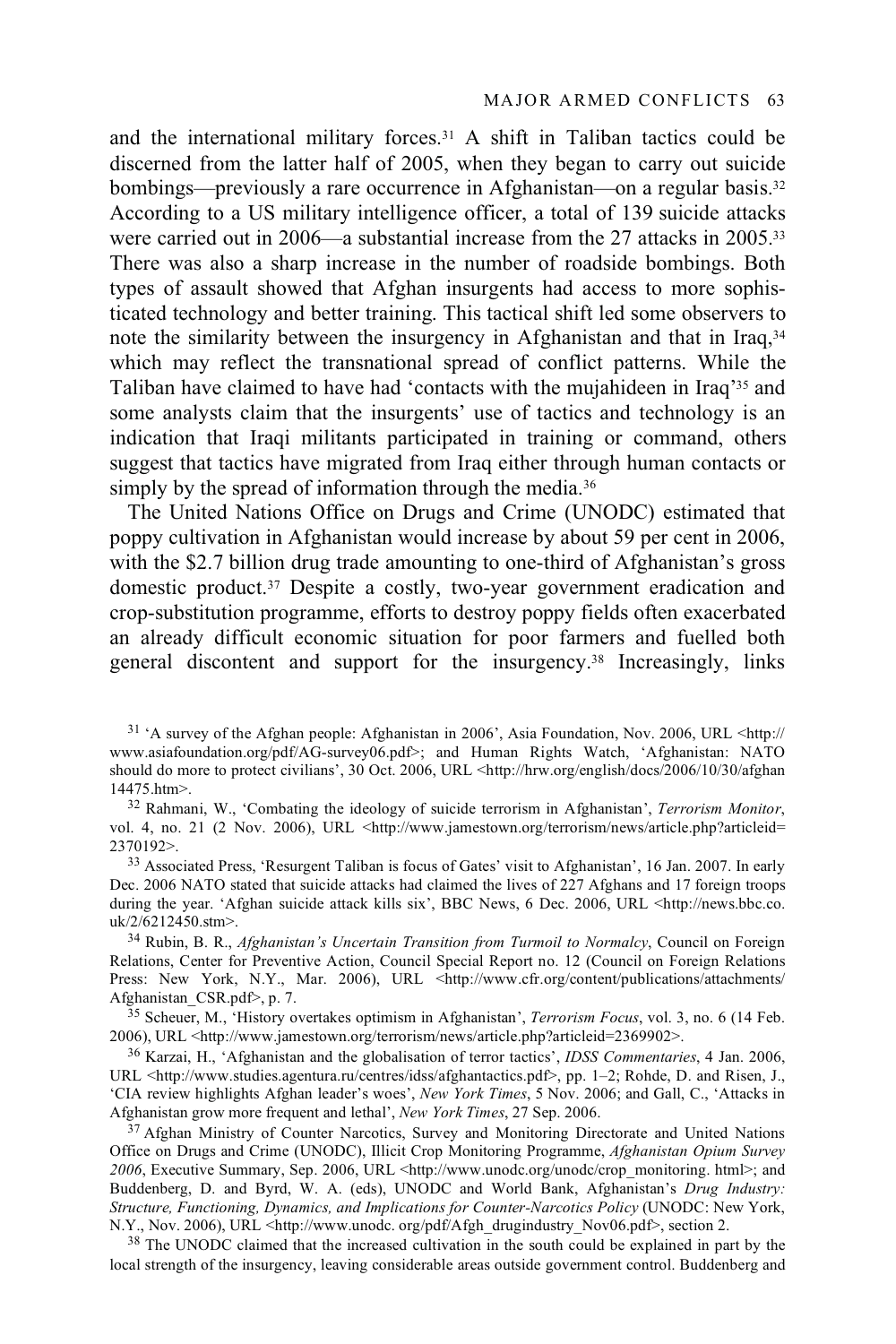between transnational organized crime and the drug trade in Afghanistan have come to be regarded as a major security concern.39 Some US officials have claimed that criminal elements and illegally armed groups with links to the narcotics industry pose a greater threat than the Taliban to the future development of Afghanistan.40

The link between drug trafficking and the Taliban insurgency is complex, involving criminal networks of informants and various smuggling routes and systems of protection. The Taliban have reportedly charged transit fees for the safe passage of drug convoys through the border areas under their control,<sup>41</sup> a sharp contrast to their position at the end of their rule, when they sought to ban poppy cultivation altogether.42

In 2006 concern also grew over the alleged support underpinning the Afghan insurgency from militant elements in Pakistan, with which Afghanistan shares a long, porous border and a complicated history. Diplomatic relations between the President of Afghanistan, Hamid Karzai, and the President of Pakistan, Pervez Musharraf, became tense, with each leader blaming the other for failing to act against Taliban militants.43 Musharraf was accused of failing to destroy training bases and sanctuaries for Taliban insurgents and al-Qaeda allies in the Federally Administrated Tribal Areas (FATA) of Pakistan.44 In early 2007 the US Director of National Intelligence claimed that al-Qaeda and the Taliban maintain 'critical sanctuaries' in Pakistan, from where they can rebuild their strength.45 Ethnic affinities among the Pashtun along the Afghan–Pakistani border, growing support for the Taliban insurgency and a growth of religious extremism have led to a reported 'Talibanization' of the

Byrd (note 37); UNODC (note 37); and 'UN warns of soaring Afghan opium', BBC News, 2 Sep. 2006, URL <http://news.bbc.co.uk/2/5308180.stm>.

 $39$  In general, the links between weak states and the rise of transnational organized crime began to emerge as a problem in the mid-1990s but this was not sufficiently recognized as a security problem, despite the apparent internal and cross-border security implications. Cornell, S., 'Narcotics, radicalism, and armed conflict in central Asia: the Islamic Movement of Uzbekistan', *Terrorism and Political Violence*, no. 17 (2005), pp. 577–97. 40 Gallis, P., *NATO in Afghanistan: A Test of the Transatlantic Alliance*, Congressional Research

Service (CRS) Report for Congress (US Library of Congress, CRS: Washington, DC, 22 Aug. 2006), p. 5. 41 Wright, J., 'Afghanistan's opiate economy and terrorist financing', *Jane's Intelligence Review*,

vol. 28, no. 3 (Mar. 2006), pp.  $36-42$ ; and Wright, J., 'The changing structure of the Afghan opium trade', Jane's Intelligence Review, vol. 18, no. 9 (Sep. 2006), pp. 6–14.

<sup>42</sup> After 2 decades of uninterrupted increase in opium poppy cultivation, the July 2000 ban by the Taliban led to an unprecedented (91%) reduction in poppy cultivation—from 82 172 hectares in 2000 to 7606 ha in 2001. United Nations International Drug Control Programme (UNDCP), *Afghanistan Annual Opium Poppy Survey 2001* (UNDCP: Islamabad, 2001), p. ii.

43 Morarjee, R. and Bokhari, F., 'Dispute hits bid to tackle Taliban', *Financial Times*, 9–10 Dec. 2006, p. 5; and Gall, C., 'Pakistan's support for militants threatens region, Karzai says', *New York* 

<sup>44</sup> The FATA are also thought to be bases for other types of crime, such as drug trafficking. On Afghanistan's cross-border relations see 'Afghanistan's regional diplomacy: starting from scratch', *Strategic Comments*, vol. 12, no. 5 (15 June 2006); and Saikal, A., 'Securing Afghanistan's border',

<sup>45</sup> 'Annual threat assessment of the Director of National Intelligence', Negroponte, J. D., Director of National Intelligence, 11 Jan. 2007, URL **<**http://intelligence.senate.gov/070111/negroponte.pdf>; and Walker, P., 'Al-Qaida rebuilding in Pakistan, US says', *The Guardian*, 12 Jan. 2007.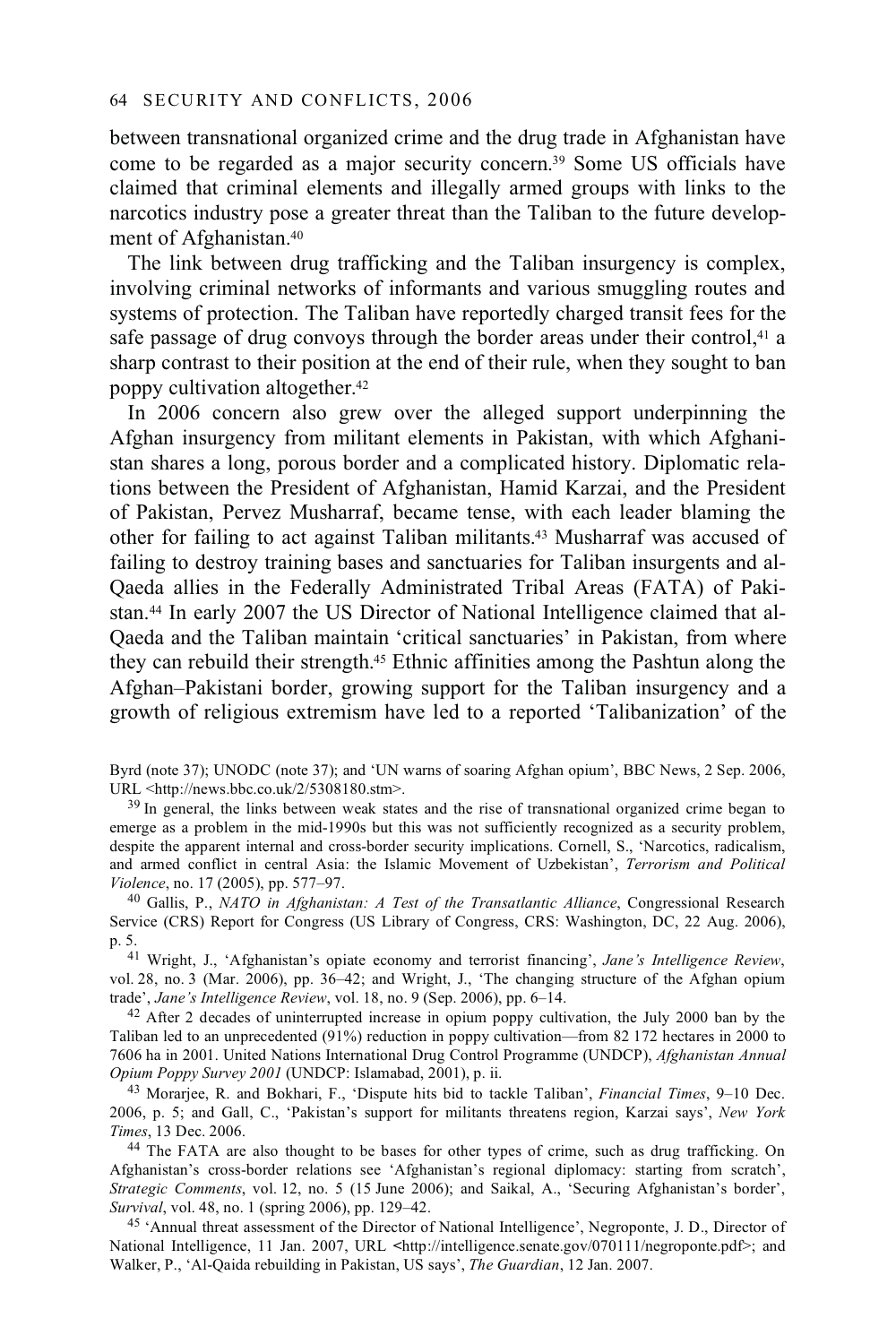Pakistani FATA, areas over which government control has traditionally been very weak.46

Reports in 2006 suggested the possibility of more direct Pakistani assistance, implicating the Pakistani Inter-Services Intelligence (ISI) in facilitating the Taliban cause by 'turning a blind eye', but also through monetary support and assistance in coordinating cross-border activities.47 Senior Afghan and NATO officials insist that Taliban fighters continue to be assisted by Pakistan, an allegation that has been vehemently refuted by Pakistani authorities.<sup>48</sup>

On 5 September 2006 Musharraf signalled a halt to his costly military campaign against extremists in the FATA by signing a controversial peace agreement with tribal elders in North Waziristan, which called for the cessation of fighting, the dismantling of border checkpoints that had been set up to find members of al-Qaeda and the Taliban, and the release of 132 Taliban fighters in Pakistani custody.49 Sources soon reported a rise in cross-border infiltrations from these areas, with the Taliban and their supporters able to operate more freely and cross into Afghanistan: US and NATO sources claimed that there was a threefold increase in attacks in eastern Afghan provinces in the autumn.50 Afghanistan's broader transformation appeared to hinge on its problematic relationship with Pakistan.

In early 2006, several people were killed by Afghan police during protests against the publication in September 2005 of a caricature of the Prophet Muhammad in a Danish newspaper.<sup>51</sup> The failure to subdue the protesters further testified to the significant weaknesses still extant within the Afghan regime. The inability to recruit, train and equip a capable police force in Afghanistan continued to exacerbate security problems during the year, particularly in the south of the country. In Kabul, violence occurred on a significant scale in May, when the fledgling police force could not contain demonstrations and looting incidents in which 12 people were killed.<sup>52</sup> A European Union police training mission was proposed for deployment in 2007 in order

46 International Crisis Group, 'Pakistan's tribal areas: appeasing the militants', Asia Report no. 125 (11 Dec. 2006). For more on the Afghanistan–Pakistan connection and on Pashtun nationalism see Abou-Zahab, M. and Roy, O., *Islamist Networks: The Afghan–Pakistan Connection* (Columbia

 $^{47}$  Rubin (note 26); and 'Afghanistan's regional diplomacy: starting from scratch' (note 44).

48 See e.g. Gall, C., 'Pakistan accused of backing Taliban', *International Herald Tribune*, 21 Jan. 2007. 49 International Crisis Group (note 46); and Niazi, T., 'Pakistan's peace deal with Taliban militants',

*Terrorism Monitor*, vol. 4, no. 19 (5 Oct. 2006), URL <http://www.jamestown.org/terrorism/news/<br>article.php?articleid=2370153>. A similar deal was struck with South Waziristan in Apr. 2005.

 $50$  United Nations, Report of the Security Council mission to Afghanistan, 11 to 16 November 2006, UN document S/2006/935, 4 Dec. 2006; Rubin (note 26), p. 71; and 'Pakistan deals "aiding Taleban"', BBC News, 11 Dec. 2006, URL <http://news.bbc.co.uk/2/619355.stm>.

<sup>51</sup> Witte, G. and Nakashima, E., 'Cartoon protests stoke anti-American mood', *Washington Post*, 7 Feb. 2006.<br><sup>52</sup> The violence was triggered by a traffic incident in Kabul that, according to a US colonel, killed

1 person, caused by a US military convoy suffering technical problems. 'NATO/Afghanistan: great wave of violence in Afghanistan: ISAF extracts EU delegation staff from Kabul', *Atlantic News*, no. 3781 (1 June 2006), pp. 1–2.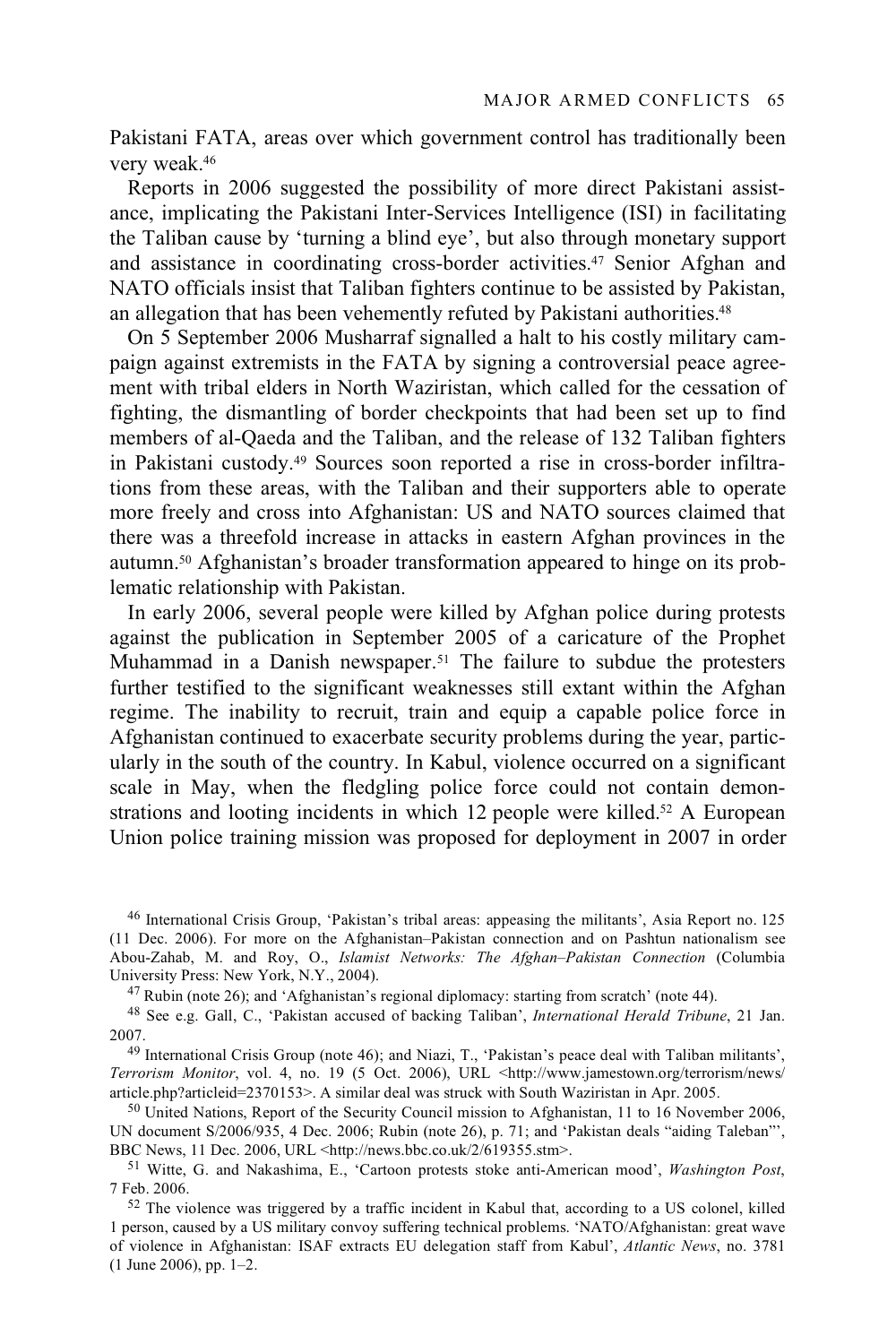to strengthen the Afghan police force.<sup>53</sup> The many challenges facing international state-building efforts in Afghanistan continue to raise questions about the effectiveness of applying the Western state model to a country with little historical experience of a central state system.

### **Israel, the Palestinian territories and Lebanon**

Israel was involved in two concurrent conflicts in 2006: with Hamas in the Palestinian territories and with Hezbollah in Lebanon. The former constituted an escalation of the long-running and seemingly intractable conflict between Israel and the Palestinians. Both conflicts exhibited the greater role of regional and transnational conflict networks and the link between state and non-state actors, as both Hamas and Hezbollah were strengthened by political, ideological and practical support from states such as Iran and Syria.<sup>54</sup> With such broad involvement, any escalation like the Israeli military operation in Lebanon risked causing a significant geographical expansion of the conflict. In the broader regional context, Iran's support for Hezbollah, coupled with Iran's growing influence in the Middle East and the rise to power of the Shia community in Iraq, highlighted the potential transnational role that the Shia factor can play in regional politics.

In January 2006 Ehud Olmert replaced Ariel Sharon as Israeli Prime Minister, when Sharon was incapacitated by illness. In the same month Hamas won a landslide victory in the second election to the Palestinian Legislative Council (PLC), the parliamentary branch of the Palestinian Authority (PA), thus bringing to an end Fatah's long-standing political domination of the PA. The democratic election of Hamas brought to power a government that rejected negotiations on a two-state solution to the conflict with Israel, all but destroying any prospect for cooperation between the PA and Israel or other international actors.

Key international stakeholders such as the EU and the USA were sceptical about whether Hamas, which they classified as a terrorist organization, would be a dependable political partner.<sup>55</sup> The elections left the PA increasingly isolated, with the main international donor countries (led by the USA) refusing to support Hamas in its new capacity. Israel immediately stopped the transfer of tax revenues collected on behalf of the PA, an income that in 2005 represented around 35 per cent of the PA's budget.<sup>56</sup> In March 2006 the EU and the USA

53 The EU approved the training mission on 13 Feb. 2007**.** 

54 Jones, C., 'Israeli offensive may not meet long-term objectives', *Jane's Intelligence Review*, vol. 18, no. 9 (Sep. 2006); and Salhani, C. and Saoud, D., 'Analysis: Iran, Syria use Lebanese militia',

<sup>55</sup> The US State Department listed Hamas as a Foreign Terrorist Organization in Nov. 2001, and the EU followed suit in Sep. 2003. US Department of State, 'Foreign Terrorist Organizations (FTOs)', 11 Oct. 2005, URL <http://www.state.gov/s/ct/rls/fs/37191.htm>; and Council of the European Union, 'Council Common Position 2003/651/CFSP of 12 Sep. 2003, updating Common Position 2001/931/ CFSP on the application of specific measures to combat terrorism and repealing Common Position 2003/482/CFSP', Official Journal of the European Communities, L 229 (13 Sep. 2003), pp. 42–45.

<sup>56</sup> 'A dilemma over Hamas and its cash?', *The Economist*, 18 Feb. 2006, p. 35; and Brown, N. J., *Living with Palestinian Democracy*, Carnegie Endowment for International Peace Policy Brief no. 46 (Car-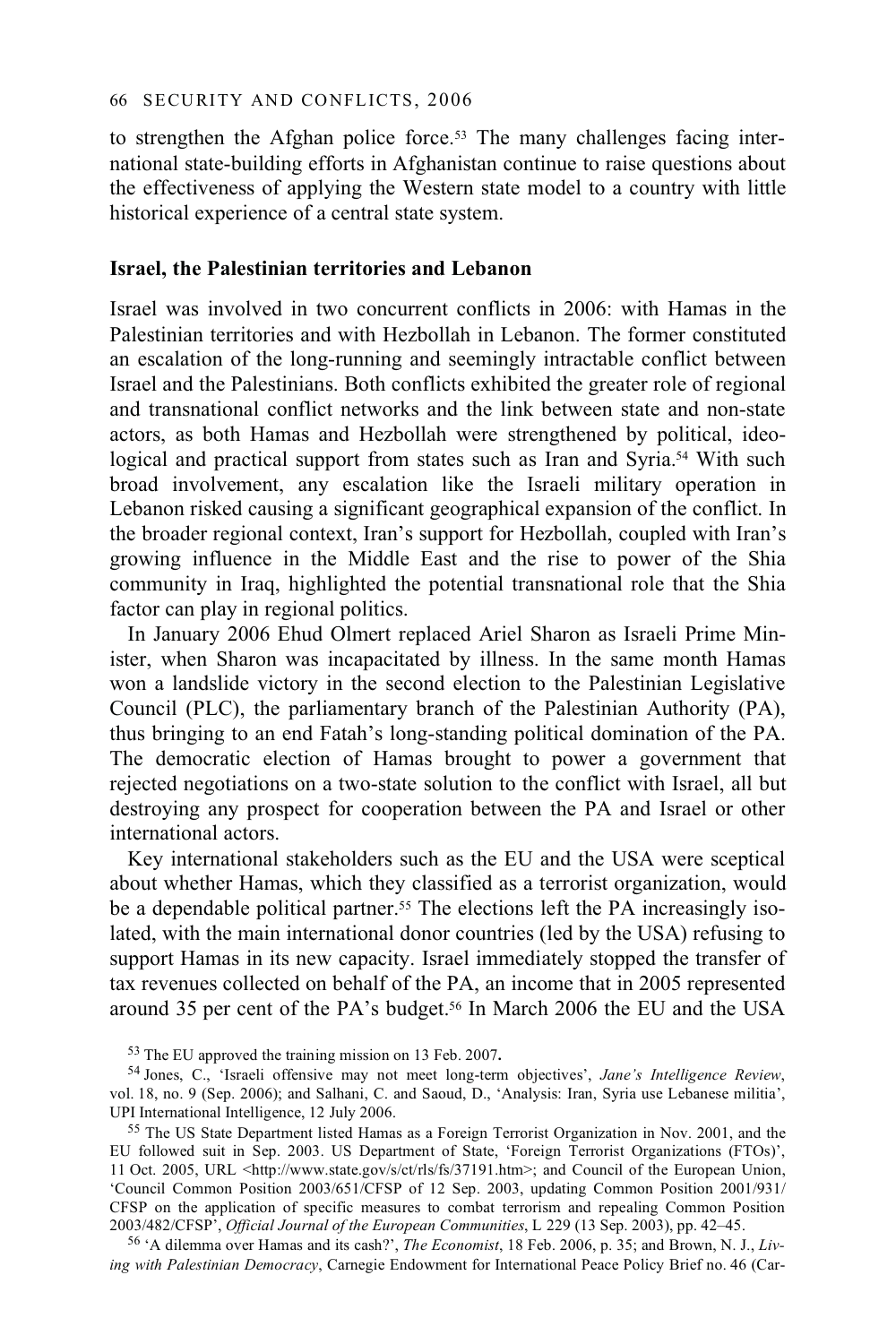suspended their financial assistance to the new PA administration and its agencies.57 A US-imposed business ban restricted financial support from other donors by limiting bank transfers.<sup>58</sup> The PA was unable to pay its employees' salaries, which support about 30 per cent of the Palestinian population.<sup>59</sup> In spite of the fact that some aid was provided—a result of the diplomatic efforts of the Middle East Quartet (the EU, the UN, Russia and the USA) to find a mechanism to funnel aid directly to the Palestinian population—conditions in the Palestinian territories remained dire, with only limited provision of social services.<sup>60</sup>

Political fragmentation, coupled with severe financial challenges, led to a further deterioration of the security situation.<sup>61</sup> The armed forces and police split into Fatah and Hamas factions, and gunfights and kidnappings by both parties ensued in the Gaza Strip and the West Bank.<sup>62</sup> In May Hamas formed a shadow security force comprising 3000 members of aligned militant groups to complement the largely Fatah-loyal security forces, sparking another political crisis.63 A general increase in violence could be discerned as poverty, in combination with an abundance of weapons, drove up crime rates.64

While Palestinian rivalries led to domestic instability, the search for peaceful resolution of the enduring conflict between Israel and the Palestinians remained at a standstill. Israel's parliamentary elections in March showed that the electorate favoured more unilateral Israeli action and, together with the election of Hamas, signaled a clear shift away from negotiations.65 As Hamas

58 Myre, G., 'In new problem for Palestinians, banks reject transfers', *New York Times*, 4 May 2006. 59 World Bank, 'The impending Palestinian fiscal crisis, potential remedies', 7 May 2006, URL

<http://siteresources.worldbank.org/INTWESTBANKGAZA/Resources/PalestinianFiscalCrisis,Potential

RemediesMay7.pdf>.<br><sup>60</sup> On 17 June the Quartet announced a Temporary International Mechanism for channelling aid through health services and social allowances, which appeared to work well. Middle East Quartet Statement, Washington, DC, 17 June 2006, S163/06, URL <http://www.state.gov/p/nea/rls/72900.htm>; International Institute for Strategic Studies (IISS), *Strategic Survey 2006: The IISS Annual Review of World Affairs* (Taylor & Francis: London, 2006), p. 230; European Commission, '40,000 Palestinian families to benefit from EU social allowances at the start of Ramadan', Press release IP/06/1251, 25 Sep. 2006; Morris, H., 'Pain of Hamas boycott worse than expected', *Financial Times*, 9 May 2006; and

<sup>61</sup> 'Testing time as Hamas goes it alone', *BBC* News, 19 Mar. 2006, URL <http://news.bbc.co. uk/2/4823602.stm>. Hamas had held talks with Fatah on forming a unity government, but they failed and Hamas alone formed the government.<br><sup>62</sup> IISS (note 60), p. 229; Myre, G., 'After shootout, Palestinians try to calm infighting', *New York* 

*Times*, 9 May 2006; and Morris, H., 'Further clashes in Gaza despite appeals for calm', *Financial Times*, 9 May 2006. 63 'Hamas, Syria, Iran coordinate strategy to gain control of Palestinian Authority', 28 May 2006,

World News Connection, National Technical Information Service (NTIS), US Department of Com-

merce. 64 International Crisis Group, 'The Arab–Israeli conflict: to reach a lasting peace', Middle East<br>Report no. 58 (5 Oct. 2006).

<sup>65</sup> Olmert's victorious Kadima Party campaigned on a unilateral approach to disengagement from the occupied territories initiated by Ariel Sharon with the 2005 unilateral withdrawal from the Gaza Strip. 'Shutting itself in, hoping for the best', *The Economist*, 23 Mar. 2006.

negie Endowment for International Peace: Washington, DC, June 2006), URL <http://www.carnegie endowment.org/files/pb46\_Brown\_final.pdf>, p. 6. 57 \times and to Palestinians', BBC News, 7 Apr. 2006, URL <http://news.bbc.co.uk/2/

<sup>4887226.</sup>stm>.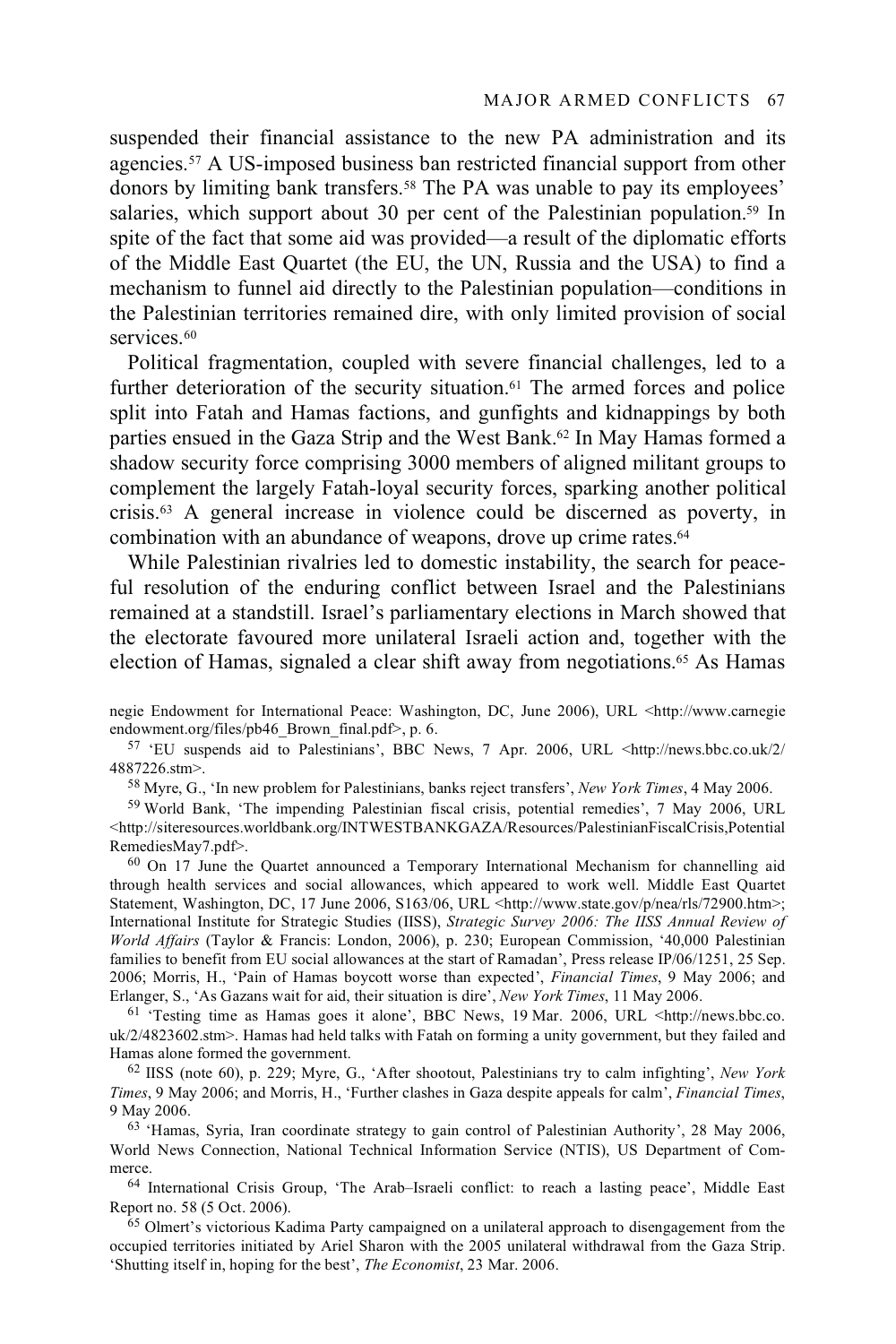did not recognize Israel and refused to call for an end to violence as a means of resistance, the two elections effectively brought the peace process to a halt.66

Violent skirmishes between Israel and Palestinians continued, with intermittent peaks in raids against suspected militants in the Palestinian territories. Attacks with Qassam rockets launched from the Gaza Strip and the West Bank and suicide attacks perpetrated by the Fatah-affiliated al-Aqsa Brigades and the Palestinian Islamic Jihad (PIJ) led to a continuation of Israeli air strikes in April and May, claiming Palestinian civilian casualties.<sup>67</sup> An alleged Israeli attack in which eight Palestinian civilians were killed in the Gaza Strip and a rocket attack on Israel from the Gaza Strip by Hamas's armed wing, the Izz ad-Din al-Qassam Brigades, effectively ended the informal truce that had been agreed in February 2005.68

The violence escalated on 25 June, when the Izz ad-Din al-Qassam Brigades, the Popular Resistance Committees (PRC) and a previously unknown group called the Army of Islam attacked an Israeli Army post near the Gaza Strip border: two Israeli soldiers were killed and one was abducted.69 Israel responded by conducting a major military operation, moving into the Gaza Strip only hours after the ambush—the first major Israeli military incursion since the 2005 withdrawal from Gaza.<sup>70</sup> Around 60 Hamas officials, including several ministers, were taken into custody in an Israeli operation in the West Bank.71 Rocket attacks and air strikes followed, and by mid-July about 65 Palestinians and 1 Israeli had been killed.72

On 12 July the Hezbollah Shiite group and its militant Islamic Resistance wing, based in Lebanon, kidnapped two Israeli soldiers in a cross-border raid near an Israeli Army base and killed several others.73 Israel declared that Hezbollah's role as a political actor with representation in the Lebanese Gov-

<sup>66</sup> In addition, the Palestinians' deteriorating political and economic situation left no capable, willing political group to engage in effective negotiations with Israel. 'Moderating hand needed to guide Hamas and Israel to peace table', *Jane's Intelligence Review*, vol. 12, no. 6 (June 2006), pp. 28–30; and International Crisis Group (note 64), p. 2.<br><sup>67</sup> International Crisis Group, *CrisisWatch*, no. 33 (1 May 2006), p. 10; *CrisisWatch*, no. 34 (1 June

2006), p. 11; 'Bomber strikes Israeli settlement', BBC News, 31 Mar. 2006, URL <http://news.bbc.co. uk/2/4863022.stm>; and 'Israel blames Hamas for bombing', BBC News, 19 Apr. 2006, URL <http:// news.bbc.co.uk/2/4917704.stm>.<br><sup>68</sup> 'Hamas breaks truce with rockets', BBC News, 10 June 2006, URL <http://news.bbc.co.uk/2/

5066768.stm>. 69 'Israeli soldier 'seized' in raid', BBC News, 25 June 2006, URL <http://news.bbc.co.uk/2/

5115092.stm>.<br>  $70$  'Israeli soldiers push into Gaza', BBC News, 28 June 2006, URL <http://news.bbc.co.uk/

 $2/5123640 \text{ s}$ tm>. On the 2005 withdrawal from the Gaza Strip see Holmqvist, C., 'Major armed con-flicts', SIPRI Yearbook 2006 (note 6), pp. 80–83.

<sup>71</sup> 'Might something good come out of it this time?', *The Economist*, 1 July 2006, p. 39. The Palestinian Prime Minister, Ismail Haniyeh, denied having any knowledge of the attack, which suggested that there might be a split in the organization. Rais, F. R., 'Hamas: the present stage', *Strategic Studies*,

vol. 26, no. 3 (2006), pp. 82.<br><sup>72</sup> al-Mughrabi, N., 'Israel kills 18 in Gaza as fighting intensifies', Reuters, 6 July 2006; and 'Deaths mount in attacks on Gaza', BBC News, 12 July 2006, URL <http://news.bbc.co.uk/2/5171

<sup>73</sup> Hardy, R., 'Hezbollah capture marks new escalation', BBC News, 12 July 2006, URL <http://news. bbc.co.uk/2/5172760.stm>.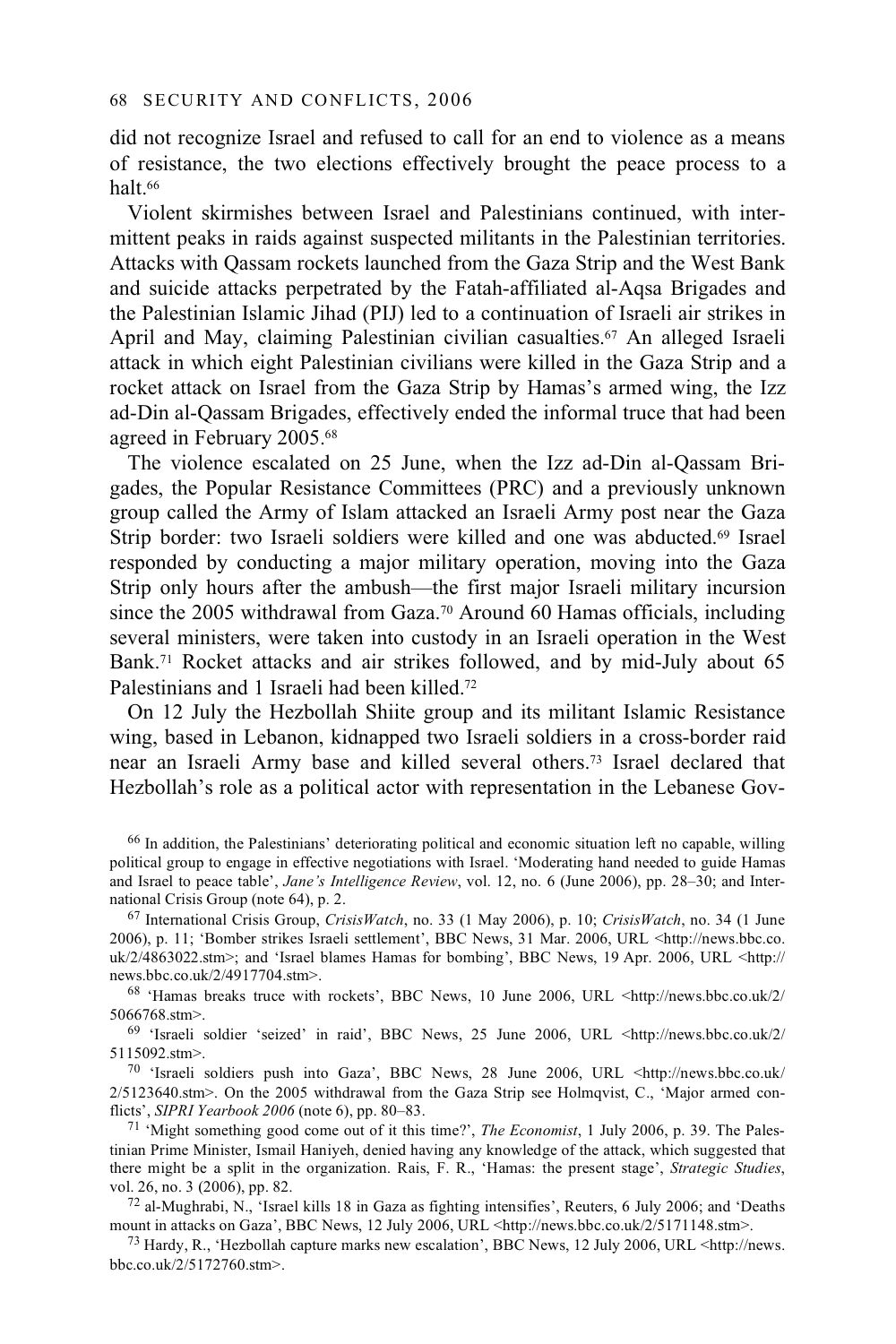ernment made the attack not an act of terrorism but an attack by the state of Lebanon. Israel refused to negotiate any offers of a prisoner exchange and responded to the perceived provocation by carrying out a military offensive against the Hezbollah stronghold in the south.74

Israeli forces launched heavy air strikes and moved 30 000 troops into Lebanon, the first time Israel had sent troops to the country since their withdrawal in 2000. Hezbollah responded by launching rockets against Israeli troops and towns in northern Israel. Both sides extended their military operations to include civilian targets. In an attempt to prevent the kidnapped Israeli soldiers from being relocated, and to interrupt weapon deliveries from abroad to Hezbollah, Israel attacked infrastructure across Lebanon, including the civilian airport and the single road connection to Syria, and announced an air and sea blockade against the country.75

The 34-day conflict ended in August, when Israel, Hezbollah and the Lebanese Government agreed to the ceasefire set out in UN Security Council Resolution 1701, and Israel began a gradual withdrawal from Lebanon.<sup>76</sup> By then the fighting had cost the lives of an estimated 1191 Lebanese and 162 Israelis, displaced scores of people from both countries, demolished thousands of homes (the vast majority Lebanese) and countless buildings and vital infrastructure, and caused billions of dollars worth of damage in both countries.<sup>77</sup>

The conflict ended inconclusively for both Israel and Hezbollah. Israel had neither recovered the kidnapped soldiers nor succeeded in its broader aim of subduing the threat that it perceived Hezbollah posed to its borders. The fighting revealed the military shortcomings of Israel, and its operation was criticized domestically for being poorly coordinated and weak, which strained Olmert's Government.78 Hezbollah's capacity, with elaborate bunker systems and a level of arms build-up that Israeli intelligence had failed to recognize, surprised some observers.<sup>79</sup> Although Hezbollah suffered heavy casualties and a severely depleted weapon arsenal, the war boosted its support in Lebanon and elsewhere in the Middle East and made it a symbol of opposition to

74 Myre, G. and Erlanger, S., 'Clashes spread to Lebanon as Hezbollah raids Israel', *New York Times*, 13 July 2006. The fierce Israeli retaliation is thought to have surprised the Hezbollah leadership, which had had previous successes in exchanging abducted Israelis for imprisoned members and allies. Susser, A., 'The war in Lebanon and the new Middle East', *RUSI Journal*, vol. 15, no. 4 (Aug. 2006), p. 36.

<sup>75</sup> Jones (note 54); and Salhani and Saoud (note 54). See also chapter 10 in this volume.

76 UN Security Council Resolution 1701, 11 Aug. 2006. For this and other UN Security Council resolutions see URL <http://www.un.org/documents/scres.htm>. On the reinforced UN Interim Force in Lebanon, tasked with monitoring the ceasefire, see chapter 3 in this volume.

<sup>77</sup> See Lebanese Presidency of the Council of Ministers, Higher Relief Council, 'Lebanon under siege', URL <http://www.lebanonundersiege.gov.lb/english/F/Main/index.asp?>; Israeli Ministry of Foreign Affairs, 'Israel–Hizbullah conflict: victims of rocket attacks and IDF casualties', 12 July 2006, URL <http://www.mfa.gov.il/MFA/Terrorism-+Obstacle+to+Peace/Terrorism+from+Lebanon-+Hizbullah/ Israel-Hizbullah+conflict-+Victims+of+rocket+attacks+and+IDF+casualties+July-Aug+2006. htm>; and 'Lebanon falters over truce detail', BBC News, 14 Aug. 2006, URL <http://news.bbc.co.uk/2/4789083. stm>. Figures are difficult to verify and highly contested; see appendix 2A.

<sup>78</sup> 'Israel's military chief resigns', BBC News, 17 Jan. 2007, URL  $\lt$ http://news.bbc.co.uk/2/6269353. stm>; van Creveld, M., 'Israel's Lebanese war', *RUSI Journal*, vol. 151, no. 5 (Oct. 2006), pp. 40–43; and Myre, G., 'Israel forms committee to investigate Lebanon war', *New York Times*, 18 Sep. 2006.

<sup>79</sup> Blanford, N., 'Deconstructing Hizbullah's surprise military prowess', *Jane's Intelligence Review*, vol. 18, no. 11 (Nov. 2006).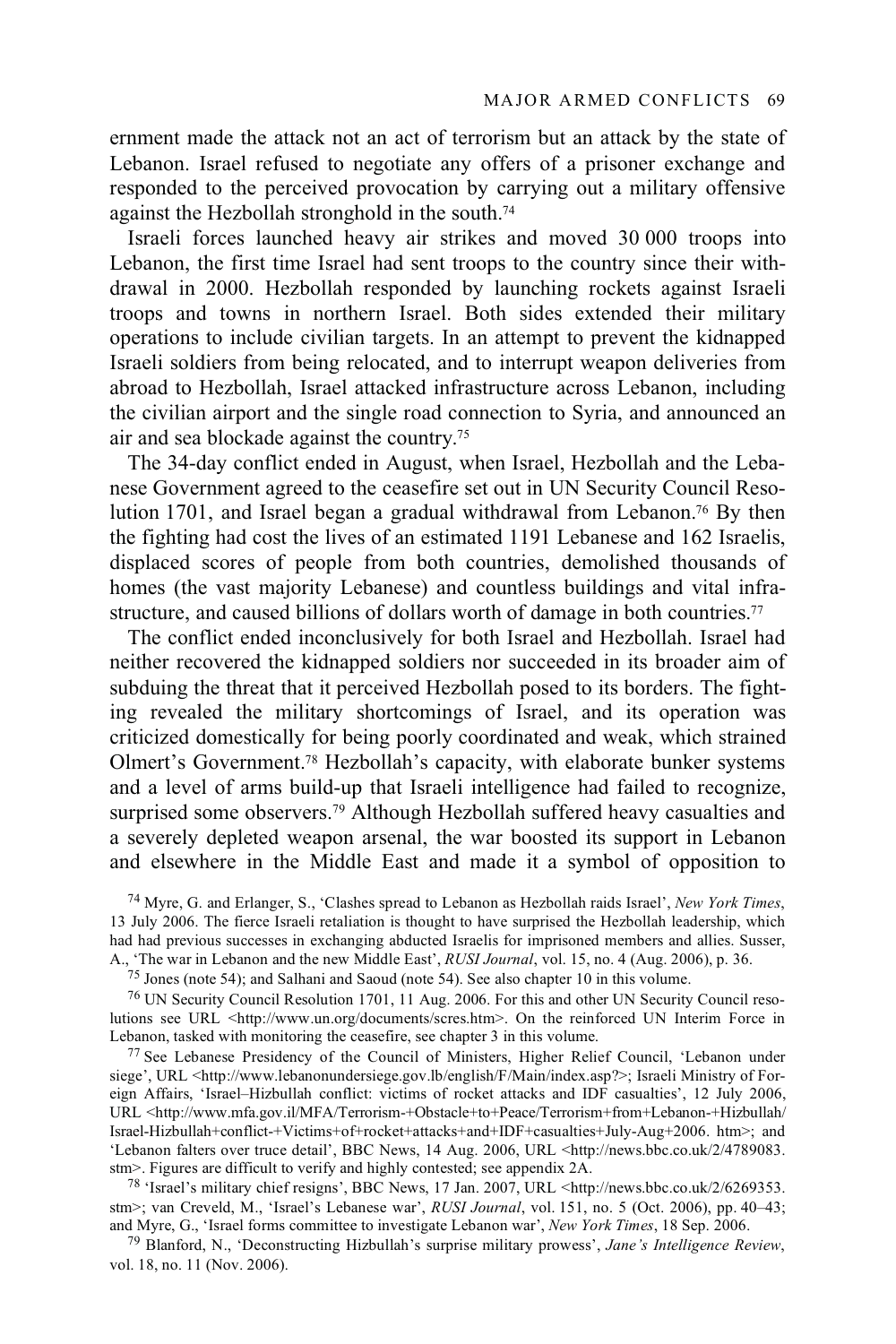Israel.80 Strengthened by its self-proclaimed military prowess and 'divine victory', Hezbollah publicly offered Hamas much-needed financial support.81 After the ceasefire Hezbollah quickly took the lead in the reconstruction work. With monetary support from the wealthy Lebanese diaspora as well as external states (including Iran), Hezbollah promised to rebuild within a year the 15 000 homes that were destroyed and offered \$12 000 to each family in need of replacement housing.82

Domestic politics in Lebanon were tainted by the polarizing effects of Hezbollah's unilateral decision to launch an attack on Israel. Despite the terms of UN Security Council Resolution 1701, Hezbollah refused to be disarmed, and the government expressed its reluctance to forcibly disarm the group.83 In the second half of the year, Hezbollah called for a new government of unity because it was dissatisfied with the parties' political representation in the Western-backed coalition government led by Prime Minister Fouad Siniora. Hezbollah also aimed to obtain a veto position in the government, according to some observers in order to obstruct the impending trials of Syrian officials who were implicated in the assassinations of several leading Lebanese political figures, including former Prime Minister Rafiq al-Hariri.<sup>84</sup> In this and other ways Syria was seen as continuing to influence developments in Lebanon for its own ends, notwithstanding its military withdrawal following the non-violent Cedar Revolution of 2005.85 With its demands for greater power in the cabinet unmet, Hezbollah and its allies pulled their ministers out of the government in November 2006.86 Each side in the government called on its supporters to take part in demonstrations to show their support.

In the Palestinian territories, sustained Israeli attacks and intermittent factional clashes continued during the latter half of the year. Particularly severe clashes took place in the Gaza Strip between Hamas's auxiliary forces, then formally part of the police force, and members of the Fatah-dominated security forces demonstrating over unpaid wages. This raised fears of the outbreak

80 Slackman, M., 'Lebanon throng hails Hezbollah chief, who calls militia stronger', *New York Times*,

23 Sep. 2006.<br><sup>81</sup> Smith, C. S., 'Lebanon's future: bending toward Hezbollah or leaning to the West', *New York Times*, 22 Sep. 2006.

*Times*, 22 Sep. 2006. 82 Kifner, J., 'Hezbollah leads work to rebuild, gaining stature', *New York Times*, 16 Aug. 2006; and Integrated Regional Information Network, 'Lebanon: 3,000 displaced remain as rebuilding starts',

<sup>83</sup> England, A., 'Hizbollah stages show of strength with huge rally', *Financial Times*, 23/24 Sep. 2006, p. 5.<br><sup>84</sup> International Crisis Group, 'Lebanon at a tripwire', Middle East Briefing no. 20 (21 Dec. 2006). A

UN investigation found 'Syrian involvement in this terrorist act'. See the Report of the International Independent Investigation Commission pursuant to Security Council Resolution 1595 (2005) in United Nations, Letter dated 20 October 2005 from the Secretary-General addressed to the President of the Security Council, UN document S/2005/662, 20 Oct. 2005, URL <http://www.un.org/news/dh/docs/ mehlisreport/>. On 21 Nov. the anti-Syrian Lebanese Minister of Industry Pierre Gemayel was assassinated—the 16th violent attack on opponents of Syria in 2 years. 'Who's the assassin?', *The Economist*, 25 Nov. 2006, pp. 46–47. 85 The withdrawal of Syrian troops and intelligence personnel was completed on 26 Apr. 2005,

following massive public protests after the assassination of Hariri and in accordance with UN Security Council Resolution 1559, 2 Sep. 2004. IISS (note 60), p. 230. 86 Slackman, M., 'Lebanon talks collapse as Shiites vacate cabinet', *New York Times*, 12 Nov. 2006.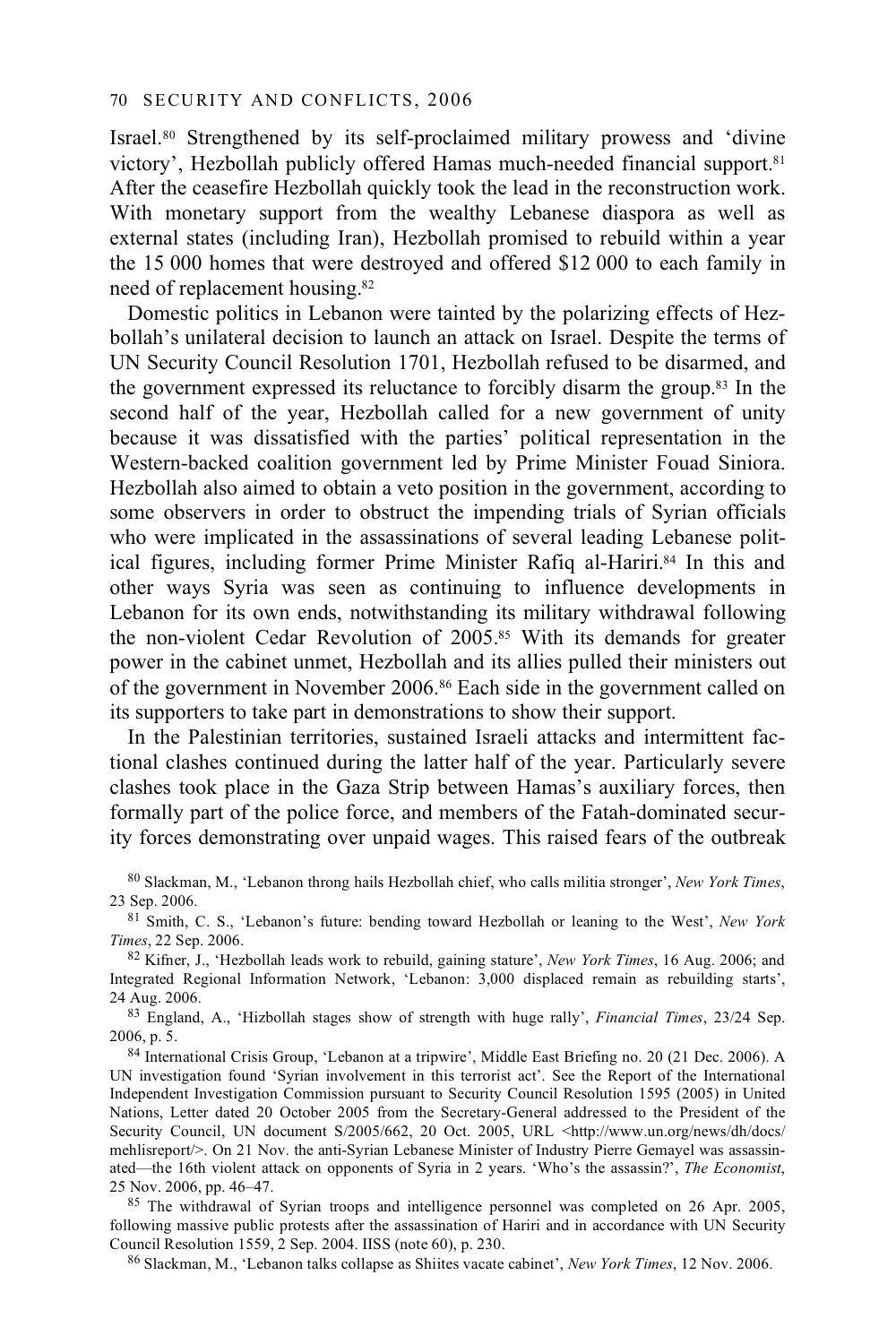of civil war.87 Israeli raids in the Gaza Strip included a one-week operation in Beit Hanun, which killed more than 50 Palestinians, and massive shelling, which killed 18 civilians, purportedly by mistake.<sup>88</sup> In response, Hamas threatened to resume its suicide attacks in Israel, which could mark a reversal of its transformation from a militant group to a political party.89

The attempts by Hamas to overcome the political stalemate and end the international financial boycott of the group by creating a national unity government foundered as it affirmed that it would never recognize Israel.<sup>90</sup> Diplomatic efforts were further complicated by different lines taken by the Hamas leadership in the Palestinian Authority and the more hard-line exiled faction in Syria. Broader efforts to open a dialogue were obstructed by the reluctance of the USA and other states to give legitimacy to non-state actors that they consider to be involved in terrorist activities.91

In early 2007 prospects for prompt resolution of the separate but interlinked crises in the Middle East looked dim. In Lebanon, Hezbollah called for strikes, which turned violent and further strained the elected government.<sup>92</sup> Meanwhile, international donors gathered at a conference in Paris, where they confirmed their support for the Siniora Government with pledges of monetary assistance. In turn, Sheikh Hassan Nasrallah, the leader of Hezbollah, called for a Lebanese state free from foreign influences, promoting the belief that Israel acted in the war as a proxy of the USA to further the latter's interests in the region.93

It appears unlikely that progress can be achieved in the conflict in Lebanon unless the destabilizing influences of regional actors are replaced by impartial and constructive international involvement.94 Although the ceasefire set out in UN Security Council Resolution 1701 remains largely intact, the underlying tensions in Lebanon have still not been addressed.95 Israel's inability to prevent the kidnapping of its soldiers, defeat Hezbollah through force and stop rocket attacks on Israel from the Gaza Strip appeared to have eroded its power

87 Erlanger, S., 'Fatal clashes in Gaza over unpaid salaries', *New York Times*, 2 Oct. 2006. 88 Morris, H., 'Israelis vow to press on with Gaza offensive', *Financial Times*, 6 Nov. 2006, p. 3; and

Morris, H., 'Israel's attacks on Gaza are bringing factions together, say Palestinians', *Financial Times*, 11–12 Nov. 2006, p. 6. 89 Fisher, I., 'Palestinians mourn civilians killed by Israel', *New York Times*, 10 Nov. 2006; and Devi,

S. and Morris, H., 'Talks resume on government as Gaza buries its dead', *Financial Times*, 10 Nov. 2006, p. 6. 90 Myre, G., '"We will not recognise Israel", Palestinian premier affirms', *New York Times*, 7 Oct.

2006; and 'Hamas: no recognition of Israel', BBC News, 14 Nov. 2006, URL <http://news.bbc.co.uk/2/

6146968.stm>. 91 Neumann, P. R., 'Negotiating with terrorists', *Foreign Affairs*, vol. 86, no. 1 (Jan./Feb. 2007),

<sup>92</sup> Bakri, N. and Fattah, H. M., 'Clash pits Hezbollah against rule in Lebanon', *New York Times*, 24 Jan. 2007. 93 Siegman, H., 'How Bush's backing imperils Israel', *Financial Times*, 15 Sep. 2006, p. 11; and

'Hezbollah leader urges defiance', BBC News, 7 Dec. 2006, URL <http://news.bbc.co.uk/2/6219732.

stm>. 94 Berkovich, D., 'Political deterioration in Lebanon: domestic crisis, regional problem', *Insight*, no. 1 (3 Dec. 2006).

95 International Crisis Group, 'Israel/Hizbollah/Lebanon: avoiding renewed conflict', Middle East Report no. 59 (1 Nov. 2006).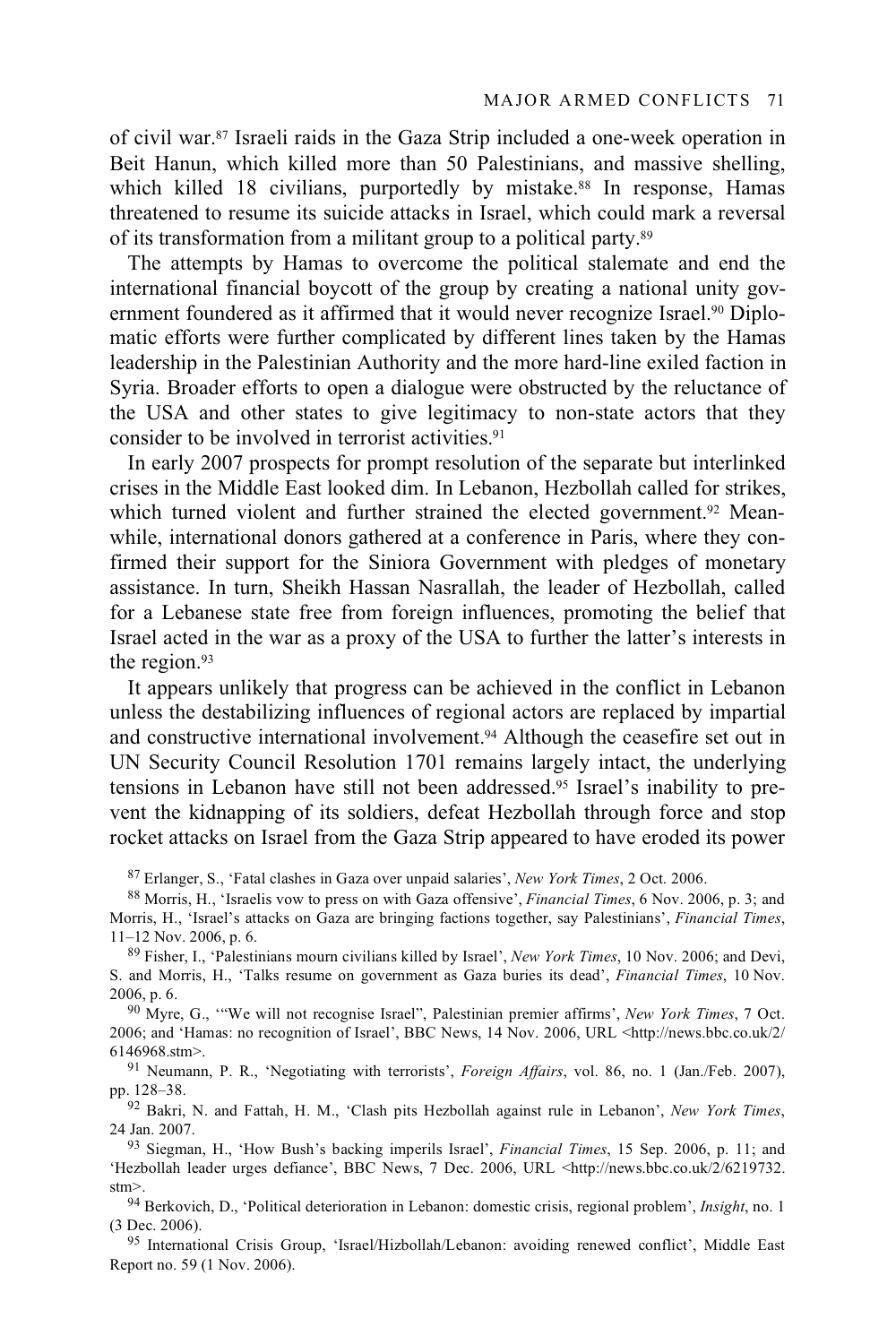of deterrence96 and raised questions about its longer-term strategy to ensure national security in the region.

In 2006 the negative transnational influences appear to have greatly outweighed any positive impacts. Hamas and Hezbollah both benefited, at the very least, from political and material support from Iran and Syria. Recognition was given to the interlinked nature of the conflicts in the Middle East by British Prime Minister Tony Blair in his call for a 'Whole Middle East Strategy' to resolve the problems of the region.<sup>97</sup> Such a strategy, however, requires an exploration of new ways to engage with armed non-state actors with broad-based popular support that have assumed state functions.

### **Somalia**

In 2006 violent battles and humanitarian crises in Somalia claimed scores of civilian casualties and led to widespread population displacement. The inability of the Transitional Federal Government to extend its control throughout the country enabled the Union of Islamic Courts to broaden its influence, at first challenged only by a US-supported constellation of Mogadishu warlords. As inter-communal strife had brought about further societal disintegration, there was greater transnational involvement in Somalia, which served as a proxy battleground for regional interests and as a focal point in the USA's 'global war on terrorism'.98

Since the fall of Muhammad Siyad Barre's dictatorial regime in 1991, Somalia has experienced 16 years of warlordism and internal violence. Devoid of any state authority to impose internal order and to counter destructive external influences, Somalia provided a base where transnational criminal and terrorist interests could intersect. Crime is rife in Somalia: fighting has commonly been clan-based and motivated more by opportunities for economic exploitation, including systems of 'taxation' at roadside checkpoints and through rampant weapons trading, than by political goals.<sup>99</sup> Somali ports and waters have been used for smuggling, illegal fishing and waste disposal, and by notorious pirate networks.100 The Somali diaspora around the world con-

<sup>96</sup> Susser, A., 'The war in Lebanon and the new Middle East', *RUSI Journal*, vol. 15, no. 4 (Aug. 2006), p. 36. 97 'Prime Minister Tony Blair's speech on a "Whole Middle East Strategy"', London, 13 Nov. 2006,

*The Times*, URL <http://www.timesonline.co.uk/tol/news/world/middle\_east/article636380.ece>.

<sup>98</sup> On the Somali conflict see also Wiharta, S. and Anthony, I., 'Major armed conflicts', *SIPRI Yearbook 2003: Armaments, Disarmament and International Security* (Oxford University Press: Oxford, 2003), pp. 87–108. 99 Vinci, A., 'An analysis and comparison of armed groups in Somalia', *African Security*, vol. 15,

no. 1 (2006), pp. 84, 88.<br><sup>100</sup> Integrated Regional Information Network for the Horn of Africa, 'Somalia: opening Mogadishu

port', 31 Oct. 2006. The UN Monitoring Group detailed the sophisticated operations of contemporary transnationally linked pirate networks off the coast of Somalia, representing a risk beyond the most immediate region. United Nations, Letter dated 4 May 2006 from the Chairman of the Security Council Committee established pursuant to Resolution 751 (1992) concerning Somalia, addressed to the President of the Security Council, transmitting the report of the Monitoring Group on Somalia, UN document S/2006/229, 4 May 2006, pp. 25–30, URL <http://www.un.org/Docs/sc/committees/Somalia/Somalia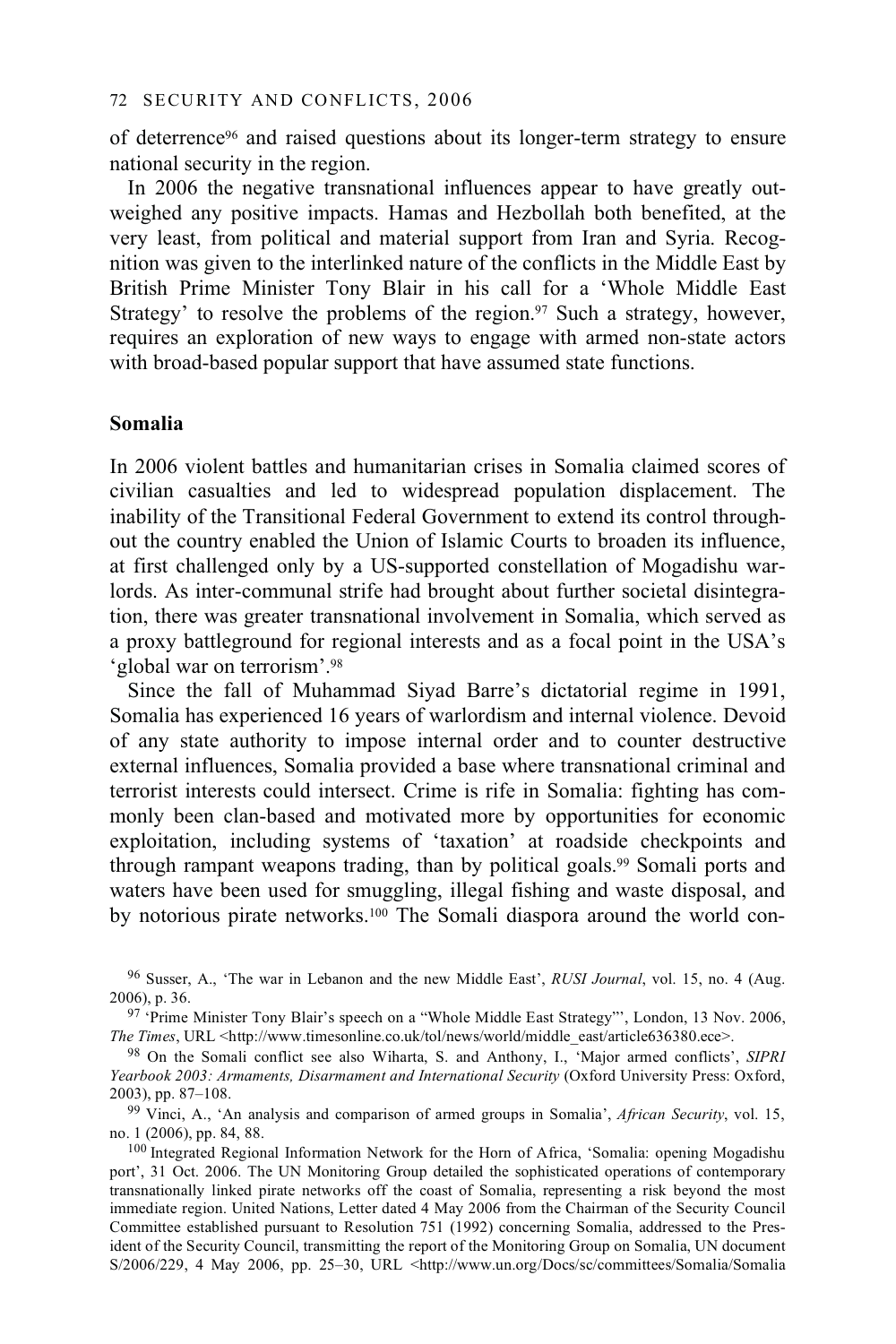tinues to affect the conflict in various ways, and large Somali refugee populations outside the country may also be a destabilizing factor.

Of further concern to countries outside the region—not least the USA were reports that terrorist training camps and members of al-Qaeda cells were in Somalia, described by al-Qaeda deputy Ayman al-Zawahiri as 'the southern garrison of Islam'.101 Concern grew in 2006 that conditions were optimal in the failed state of Somalia for international terrorists to use it as a safe haven and breeding ground for the spread of radical Islam in Africa.102

In 2006 Somalia descended into further turmoil as three internally fragmented and externally sponsored armed groups vied for power. In addition, the country suffered the worst drought it had had for 10 years, compounding a dire humanitarian situation and aggravating clan fighting over grazing land.103 In the early part of the year there was a rise in the influence and popularity of the UIC, which at first operated mainly in Mogadishu,104 largely because of their efforts to re-establish law and order after years of anarchy.105 As the armed wing of the Council of Somali Islamic Courts (CSIC), the UIC is an umbrella organization for 11 aligned but autonomous Sharia courts, formed in 1996 with the support of local businessmen who opposed the mismanagement of past regimes. CSIC Chairman Sheikh Hassan Dahir Aweys is listed by the USA as a terrorist suspect because of his previous affiliation with the al-Ittihad al-Islami, believed to have assisted al-Qaeda in the 1998 bombings of the US embassies in Kenya and Tanzania.106

SelEng.htm>; and United Nations, 'Somalia tells UN debate Islamic Courts' actions are threatening peace negotiations', UN News press release, 26 Sep. 2006.<br><sup>101</sup> Recording of Ayman al-Zawahiri, disseminated by Al Jazeera on 20 Dec. 2006; a partial transcript

is available at URL <http://ict.org.il/apage/printv/8215.php>. The US Assistant Secretary of State for African Affairs, Jendayi Frazer, conceded that the 'core interest' of the USA in Somalia is terrorism. 'Islamist takeover', *Africa Confidential*, vol. 47, no. 13 (23 June 2006), p. 6; Grono, N., 'Somalia: nation on the cusp of chaos or resurrection', *The Australian*, 8 Jan. 2007; and Reynolds, P., 'Twin US aims in Somalia', BBC News, 9 Jan. 2007, URL <http://news.bbc.co.uk/2/ 6244097.stm>.

<sup>102</sup> Frazer, J. E., Assistant Secretary for African Affairs, 'Somalia: US government policy and challenges', Remarks before the Senate Committee on Foreign Relations Subcommittee on African Affairs, 11 July, 2006; and Corey, C. W., 'State's Frazer cites danger of Somalia attracting terrorists', 23 June 2006, URL <http://usinfo.state.gov/xarchives/display.html?p=washfile-english&y=2006&m=June&x= 20060623120544WCyeroC0.1820185>. Other analysts questioned the credibility of such arguments, warranting a level of international involvement. Ken Menkhaus argues that the very degree of lawlessness in Somalia makes it inhospitable for terrorists who prefer to operate from 'quasi-states' that are governed, albeit poorly. Menkhaus, K., International Institute for Strategic Studies, *Somalia: State Collapse and the Threat of Terrorism*, Adelphi Paper no. 364 (Taylor & Francis: London, Mar. 2004), especially pp. 71–84.<br><sup>103</sup> United Nations Office for the Coordination of Humanitarian Affairs (OCHA), 'Somalia: security

vacuum compounding effects of drought', URL <http://www.un.org/events/tenstories\_2006/story.asp? storyID=2500>; and International Relations and Security Network (ISN), 'Somalia suffering worst drought in decade', *ISN Security Watch*, 20 Jan. 2006, URL <http://www.isn.ethz.ch/news/sw/details. cfm?ID=14459>.

 $104$  The UIC is also referred to as the Islamic Courts Union (ICU). On 24 June 2006 the UIC changed its name to the Somali Supreme Islamic Courts Council, but in the remainder of this chapter the group is

referred to as the UIC.<br><sup>105</sup> 'Islamic courts take Somali politics in a new direction', *Business Monitor International*, 3 July<br>2006; and Gettleman, J., 'Islamists calm Somali capital with restraint', *New York Times*, 24

<sup>106</sup> US Department of State, Office of the Coordinator for Counterterrorism, 'Executive Order 13224', Fact sheet, 23 Sep. 2001, URL <http://state.gov/s/ct/rls/fs/ 2002/16181.htm>; 'Islamic courts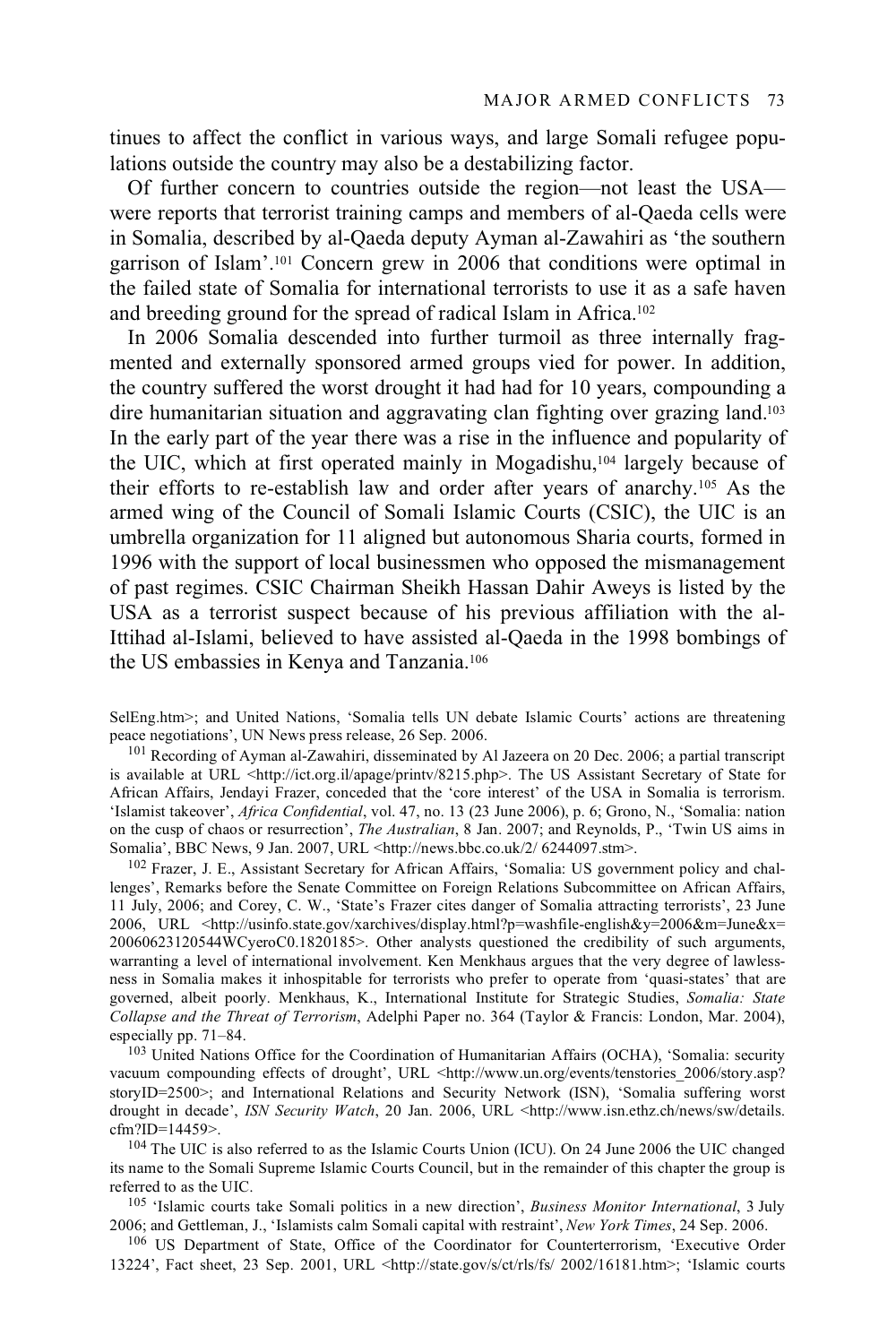In February 2006 Mogadishu's main warlords formed the Alliance for the Restoration of Peace and Counter-Terrorism (ARPCT) to counteract the rise of the UIC, with the stated intention of capturing alleged foreign al-Qaeda operatives operating under the protection of the UIC.107 The US State Department declared its support for the objectives of the ARPCT, while denying reports that it was breaking the UN arms embargo against Somalia.108

Scattered clashes between the UIC and the ARPTC over control of Mogadishu peaked in the late spring of 2006, claiming some 330 lives before the Islamists gained control of the city on 5 June.109 The ARPTC then virtually disintegrated, with some of its members opting to join the UIC, revealing the mutability of Somalia's conflict allegiances.110 With minimal force the UIC extended its authority throughout much of southern and central Somalia and seized the strategic port of Kismayo in September, which the UIC considered to be a potential base from which foreign troops crossing the border from Kenya could be repulsed.111

Meanwhile, the internationally recognized Transitional Federal Government, led by interim president and former warlord Abdullahi Yusuf Ahmed, remained dysfunctional, domestically unpopular and unable to extend its influence beyond its temporary seat in Baydhabo, in western Somalia.112 A controversy over whether to engage in peace talks with the UIC sparked mass

for battle in Mogadishu alongside men of non-Somali descent. Tomlinson, C., 'Video shows Arabs fighting in Somalia<sup>7</sup>, Associated Press, 5 July 2006, URL <http://www.somalilandtimes.net/sl/2005/233/3.<br>shtml>.

<sup>108</sup> UN Security Council Resolution 733, 23 Jan. 1992; UN Security Council Resolution 1425, 22 Jan. 2002; and 'US denies funding Somalia warlords', *Daily Nation*, 11 May 2006, URL <http://www. xignite.com/xWorldNews.aspx?articleid=AFP20060511950011>. The USA was reported to be supporting the ARPCT financially as an extension of its 'global war on terrorism', and US Government officials have reportedly privately admitted this to be true. 'Terror in Mogadishu', *Africa Confidential*, vol. 47, no. 11 (26 May 2006), p. 3. The UIC continued to deny that it had links with al-Qaeda.

<sup>109</sup> 'Islamists claim Mogadishu victory', BBC News, 5 June 2006, URL <http://news.bbc.co.uk/2/ 5047766.stm>. The International Committee of the Red Cross (ICRC) estimated that the UIC–ARPCT conflict killed more than 300 people and injured 1500 in the first 5 months of 2006. ICRC, 'Somalia: ICRC alarmed by number of civilian casualties', Press release 06/52, 26 May 2006, URL <http://www. icrc.org/eng/news>. 110 'Embattled Somali warlord pulls out of vanquished anti-terror alliance', HornAfrik website,

15 June 2006, Translation from Somali, World News Connection, National Technical Information Service (NTIS), US Department of Commerce; and 'Warlord joins Somalia's Islamists', BBC News, 3 July 2006, URL <http://news.bbc.co.uk/2/5140182.stm>. 111 Gettleman, J., 'Demonstrations become clashes after Islamists take Somali city', *New York Times*,

26 Sep. 2006; and 'Shooting at captured Somali port', BBC News, 25 Sep. 2006, <http://news.bbc.co.

<sup>112</sup> The TFG was formed in 2004 as part of the Kenya-based Somali peace process in an attempt to forge unity between rival clan-based warlords. The TFG moved to Somalia in early 2006.

take Somali politics in a new direction' (note 105); and 'Roadblock', *Africa Confidential*, vol. 46, no. 18 (9 Sep. 2005), pp. 6–7. The USA further froze the assets of Al-Barakaat, the largest Somali company for telecommunications and money transfers, limiting remittances from worldwide supporters and the Somali diaspora, which are thought to have contributed greatly to the UIC's military build-up. United Nations, Letter dated 21 November 2006 from the Chairman of the Security Council Committee established pursuant to Resolution 751 (1992) addressed to the President of the Security Council, transmitting the final report of the Monitoring Group, UN document S/2006/913, 22 Nov. 2006, pp. 34– 38, URL <http://www.un.org/Docs/sc/committees/Somalia/Somalia SelEng.htm>.<br><sup>107</sup> A video recording in mid-2006 purports to show Somali Islamist fighters training and preparing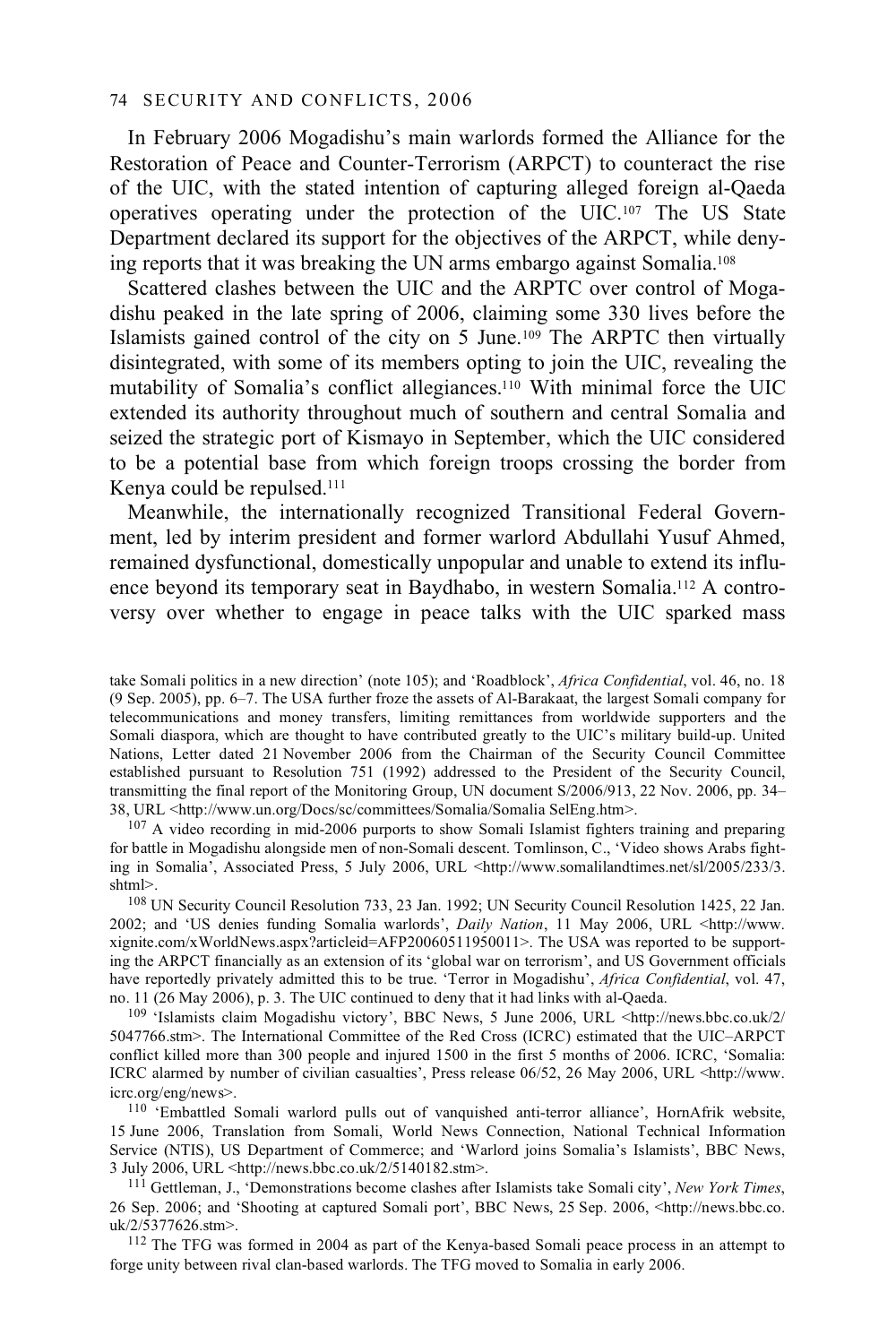resignations by government ministers in July and the dissolution of the cabinet, dealing an additional blow to the already weakened TFG.113

In mid-2006 there were reports of Ethiopian troops crossing clandestinely into Somalia, threatening to defeat the Islamists if the latter approached Baydhabo, but Ethiopia admitted only to sending military advisers in support of the TFG.114 As the UIC was not deterred from extending its de facto control over much of the country, the prospect of a military confrontation between the Islamists and the marginalized government loomed large, risking drawing in neighbouring states and the otherwise peaceful, semi-autonomous regions of Somaliland and Puntland in the north of Somalia. A September suicide attack on the Somali president's car convoy in Baydhabo, for which the UIC was blamed, sparked new violent tactics in Somalia's conflict; this was attributed by some—including the president himself—to al-Qaeda involvement.115

The support that the UIC gained for restoring order and ousting the warlords appeared to be gradually weakened by its strict enforcement of sharia law.116 An attempt by the UIC to outlaw the widely used stimulant khat on the basis that it encouraged immorality prompted protests, leading to a violent response by Islamist fighters.<sup>117</sup>

Multiple rounds of talks in Khartoum, sponsored by the Arab League,<sup>118</sup> were held between the UIC and the TFG in the second half of 2006, but they failed to make any substantial progress. The UIC's refusal to negotiate while Ethiopian troops remained on Somali soil was countered by the TFG's rejection of what it deemed illegitimate territorial expansionism by the UIC.119 Instead, both parties sought to strengthen their positions and build up military capacity with a strong influx of arms, in contravention of the 1992 UN arms embargo.120 Reflecting the growing involvement of external actors, the United Nations Monitoring Group's November 2006 report implicated Ethiopia, Uganda and Yemen in violations of the arms embargo in support of the TFG, while the UIC reportedly received arms and training from Djibouti, Eritrea,

113 'Somalia's leaders sack government', BBC News, 7 Aug. 2006, URL <http://news.bbc.co.uk/

2/5252602.stm>.<br><sup>114</sup> 'Ethiopian troops on Somali soil', BBC News, 20 July 2006, URL <http://news.bbc.co.uk/2/<br>5198338.stm>.

<sup>115</sup> 'Heading for the beach', *The Economist*, 30 Sep. 2006, p. 54; Integrated Regional Information Network, 'Somalia: probe continues as death toll rises in assassination bid', 19–20 Sep. 2006; Gettleman, J., 'Somali president survives suicide bomb; 8 others are killed', *New York Times*, 19 Sep. 2006; and 'Tight security after Somali blast', BBC News, 19 Sep. 2006, URL <http://news.bbc.co.uk/2/

5360114.stm>.<br><sup>116</sup> 'Unveiling Somalia's Islamists', BBC News, 6 Oct. 2006, URL <http://news.bbc.co.uk/2/<br>5381826.stm>.

<sup>117</sup> 'Somali khat protester shot dead', BBC News, 16 Nov. 2006, URL <http://news.bbc.co.uk/2/ 6155796.stm>. A town under Islamic control in southern Somalia, Bulo Burto, made public an edict by which any residents discovered neglecting to pray 5 times a day would be beheaded. Associated Press, Somaliland Times, 6 Dec. 2006, URL <http://www.somalilandtimes.net/sl/2006/255/09.shtml>.

<sup>118</sup> On the Arab League and for a list of its members see the glossary in this volume.<br><sup>119</sup> Integrated Regional Information Network, 'Hardline positions delay talks between rival groups', 1 Nov. 2006; and United Nations (note 100). 120 See chapter 10 in this volume.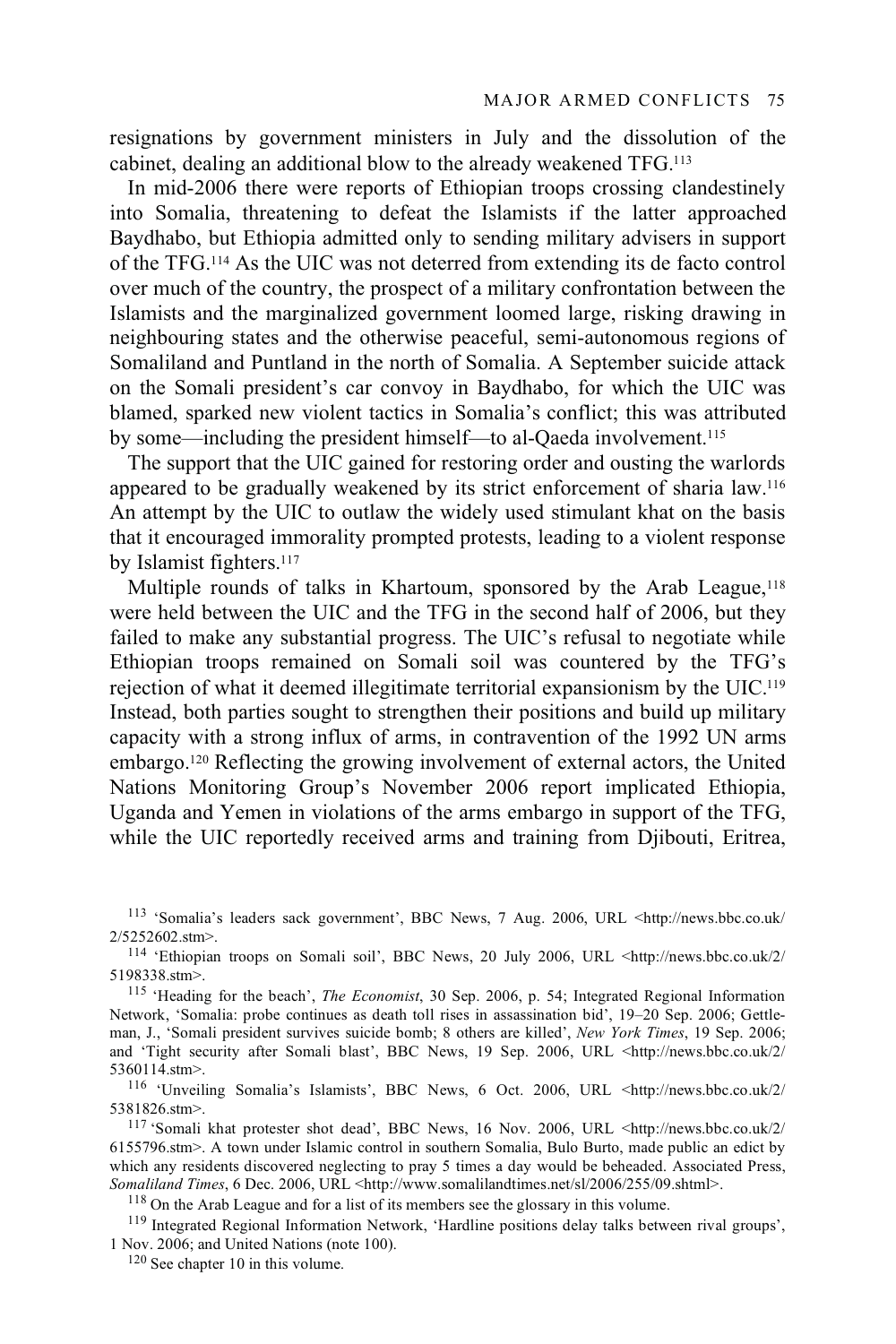Iran, Libya, Saudi Arabia, Syria and the Gulf states.121 Thousands of Eritrean and Ethiopian troops were reported to be in Somalia, ready to back the TFG and the UIC, respectively, creating the risk of regional war.122 Ethiopia's involvement was seen as motivated partly by the possibility of a spillover of Islamist activity and attacks from Somalia, threatening to radicalize its 40 per cent Muslim population, and partly by the need to contain irredentist groups of Somali descent among the population of Ethiopia's south-eastern Ogaden region, advocating a 'Greater Somalia'.123 The UIC publicly announced its pan-Somali aspirations and underlined them by carrying out cross-border military cooperation with rebel groups.<sup>124</sup> Meanwhile, Eritrea, caught in a stand-off with Ethiopia since their 1998–2000 border war, allegedly supplied the UIC with materials and troops, triggering concerns that the Eritrean– Ethiopian conflict might restart with Somalia as a proxy stage.125

In December 2006 the UN, in Security Council Resolution 1725, partially lifted its arms embargo to authorize the deployment of an 8000-strong peacekeeping mission led by the Intergovernmental Authority on Development (IGAD)—the IGAD Peace Support Mission to Somalia (IGASOM) and to enable the strengthening of TFG security forces.126 The UIC opposed the prospect of a military intervention and announced a jihad against all foreign 'infidels'. However, the rapidly deteriorating security situation and IGAD's inability to mount the mission postponed the deployment of IGASOM. The talks collapsed and, following clashes between the UIC and the TFG, backed by Ethiopian forces near Baydhabo,127 the Islamist fighters were forced to retreat, with Sheikh Aweys calling on Muslims worldwide to join the UIC's jihad against Ethiopia.128 Mogadishu fell without violent confrontation

<sup>121</sup> United Nations (note 106). Many of the implicated parties immediately rejected the report's findings. 'Islamists dismiss reports of foreign arms', *International Herald Tribune*, 16 Nov. 2006, p. 8; and 'Powers "stoking Somalia conflict"', BBC News, 15 Nov. 2006, URL <http://news.bbc.co.uk/2/<br>6149276.stm>.

<sup>122</sup> United Nations (note 106); and Tomlinson, C., 'UN: regional war possible in Somalia', *Washing-ton Post*, 27 Oct. 2006.

<sup>123</sup> Rosenthal, B., Agence France-Presse, ' Ethiopia shows its hand in Somalia crisis', ReliefWeb, 23 Mar. 2001, URL <http://www.reliefweb.int/rw/rwb.nsf/AllDocsByUNID/d545bf44072de9f7c1256a1 8004c3c7a>; Gettleman, J., 'US official offers a bleak assessment of Somalia', *New York Times*, 11 Nov. 2006; International Crisis Group, 'Somalia: the tough part is ahead', Crisis Group Africa Briefing no. 45 (26 Jan. 2007), especially pp. 4–6; and 'Islamic courts take Somali politics in a new direction' (note 105). 124 Associated Press, 'Regions in Ethiopia, Kenya should be part of Somalia—Islamist', *Sudan* 

*Tribune*, 18 Nov. 2006, URL <http://www.sudantribune.com/spip.php?article18770>; and 'A threat to the Horn and beyond', *Africa Confidential*, vol. 47, no. 18 (8 Sep. 2006), pp. 1–2. On cross-border rebel

<sup>125</sup> 'Threat of regional conflict over Somalia', BBC News, 16 Nov. 2006, URL <http://news.bbc. co.uk/2/6154690.stm>. During the war Ethiopia and Eritrea waged a small proxy war in southern Somalia, leaving substantial stocks of armaments behind. International Crisis Group (note 123), p. 6.

 $126$  UN Security Council Resolution 1725, 6 Dec. 2006. The International Crisis Group criticized the move, *inter alia*, as more likely to provoke a full-on military confrontation. Bryden, M., 'Storm clouds over Somalia as rivals prepare for battle', *The Nation*, 8 Dec. 2006, URL <http://www.crisisgroup. org/home/index.cfm?id=4569>. For the members of IGAD see the glossary in this volume.<br><sup>127</sup> Agence France-Presse, 'Islamists and Somali troops exchange fire', *New York Times*, 9 Dec. 2006.<br><sup>128</sup> Estimates of the number of

thousands, including young radicals of the Somali diaspora. International Crisis Group (note 123), p. 4;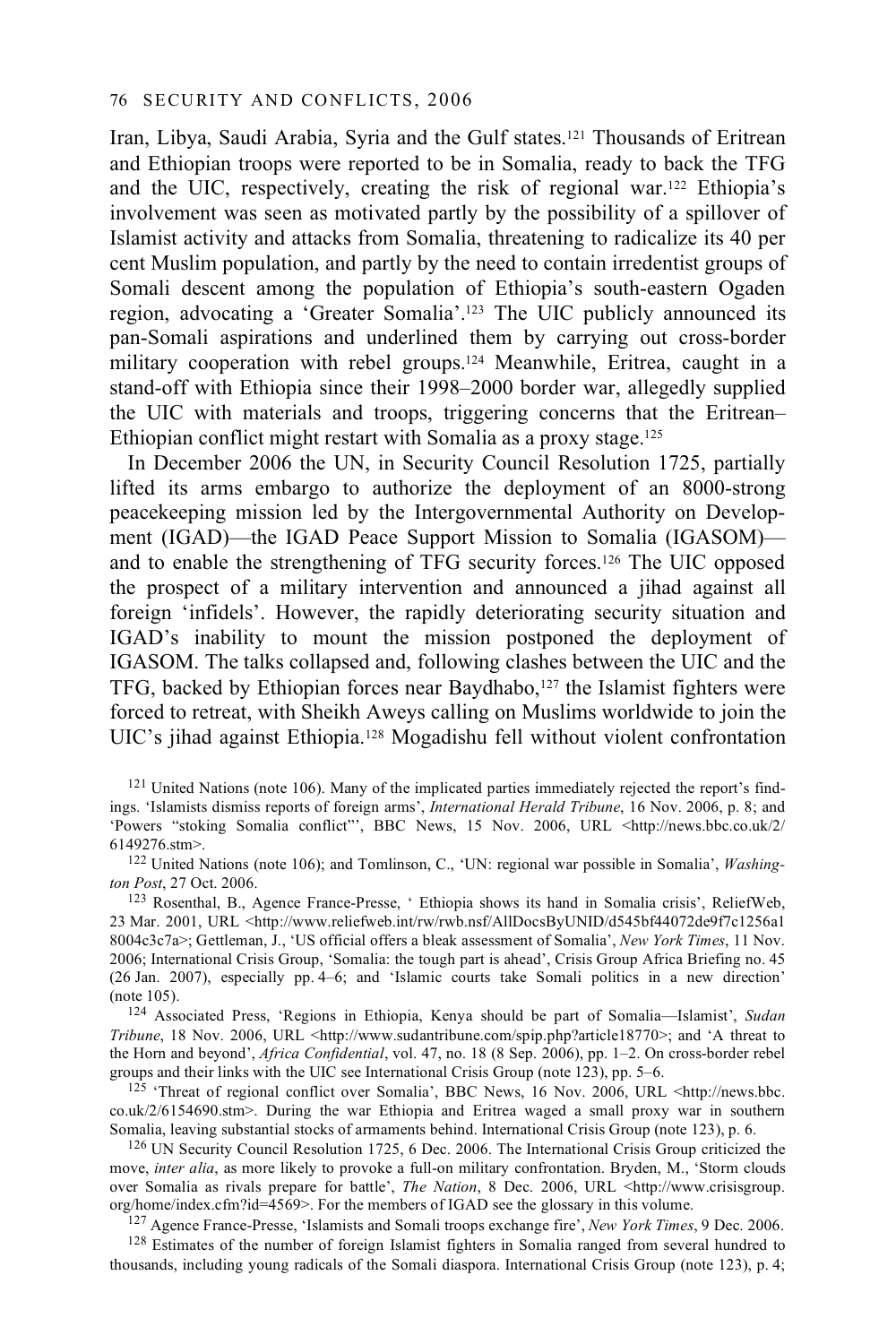at the end of the year, followed by the fall of Kismayo. The remaining Islamists were driven to seek refuge in the dense forests along Somalia's porous border with Kenya. There they mixed with the tens of thousands of Somali refugees who had fled from the violent effects of the year's Islamist advance.129

The fighting in December 2006 caused a fresh influx of refugees to Kenya, adding pressure on camps that already housed 130 000 Somali refugees from the 1991 crisis. Massive flooding in Kenya's Dadaab region further compounded the crisis. To curb infiltrations by combatants, the border was closed and the US Navy began to patrol the adjacent waters.130 By the end of 2006 the TFG, buttressed by Ethiopian troops, had established formal control of all of Somalia. The shattered Islamists came under additional pressure when the US Special Forces Command launched air strikes in the southern border regions, acting on 'credible intelligence' that foreign al-Qaeda operatives were hiding in the area.131 Retreating Islamist fighters vowed to launch guerrilla-style attacks, mirroring the violent protracted conflicts in Afghanistan and Iraq.132 Somali officials estimated that 3500 Islamists remained in the area of Mogadishu and were likely to seek to destabilize the city.133 However, with its main leadership having fled to Kenya and Yemen, and its remaining troops in Somalia forced underground, it is uncertain how serious a threat the UIC presents from either within or outside Somali territory.

By early 2007 instability had returned to Mogadishu despite the stabilizing presence of Ethiopian and TFG troops, who were targeted by insurgents in recurrent hit-and-run attacks. The TFG's continuing intrinsic weaknesses have led to concern that there may be a re-emergence of the same violent clanbased warlordism and criminality that the UIC managed to suppress.134 The long-standing lack of an effective central government in Somalia is likely to pose considerable challenges to state building. A political process that excludes powerful actors in the country, such as remaining Islamist elements,

6206081.stm>.<br><sup>129</sup> Integrated Regional Information Network, 'Kenya–Somalia: refugee camps expanded as more<br>Somalis arrive'. 10 Oct. 2006.

<sup>130</sup> Gettleman, J., 'Kenya closes border but denies turning back refugees', *New York Times*, 4 Jan. 2007; and 'US Navy patrols Somalia's coast', BBC News, 4 Jan. 2007, URL <http://news.bbc.co.

<sup>131</sup> Garamone, J., 'Aircraft attack al Qaeda haven, Ike moves off Somalia', American Forces Press Service, 9 Jan. 2007; and 'US "targets al-Qaeda" in Somalia', BBC News, 9 Jan. 2007, URL <http:// news.bbc.co.uk/2/6245943.stm>. The strikes appear to have missed their main targets (the 3 foreign al-Qaeda operatives thought to have been involved in terrorist attacks against US interests) but were reported to have killed others with close ties to the terrorist group. The reports on civilian casualties are highly contradictory but commonly estimate that about 20 were killed. Associated Press, 'Raid killed Somali allies of al-Qaeda, US says', New York Times, 12 Jan. 2007.

<sup>132</sup> 'Somalia's sudden shift in power', BBC News, 1 Jan. 2007, URL <http://news.bbc.co.uk/2/ 6222681.stm>. 133 Associated Press, 'Somali official says 3,500 Islamists remain near Mogadishu', *New York Times*,

4 Jan. 2007. 134 Hassan, M. O., 'Fears stalk Somalia's capital once again', BBC News, 11 Jan. 2007, URL <http://

news.bbc.co.uk/2/6252359.stm>.

and 'Somalia Islamists call for help', BBC News, 23 Dec. 2006, URL <http://news.bbc.co.uk/2/